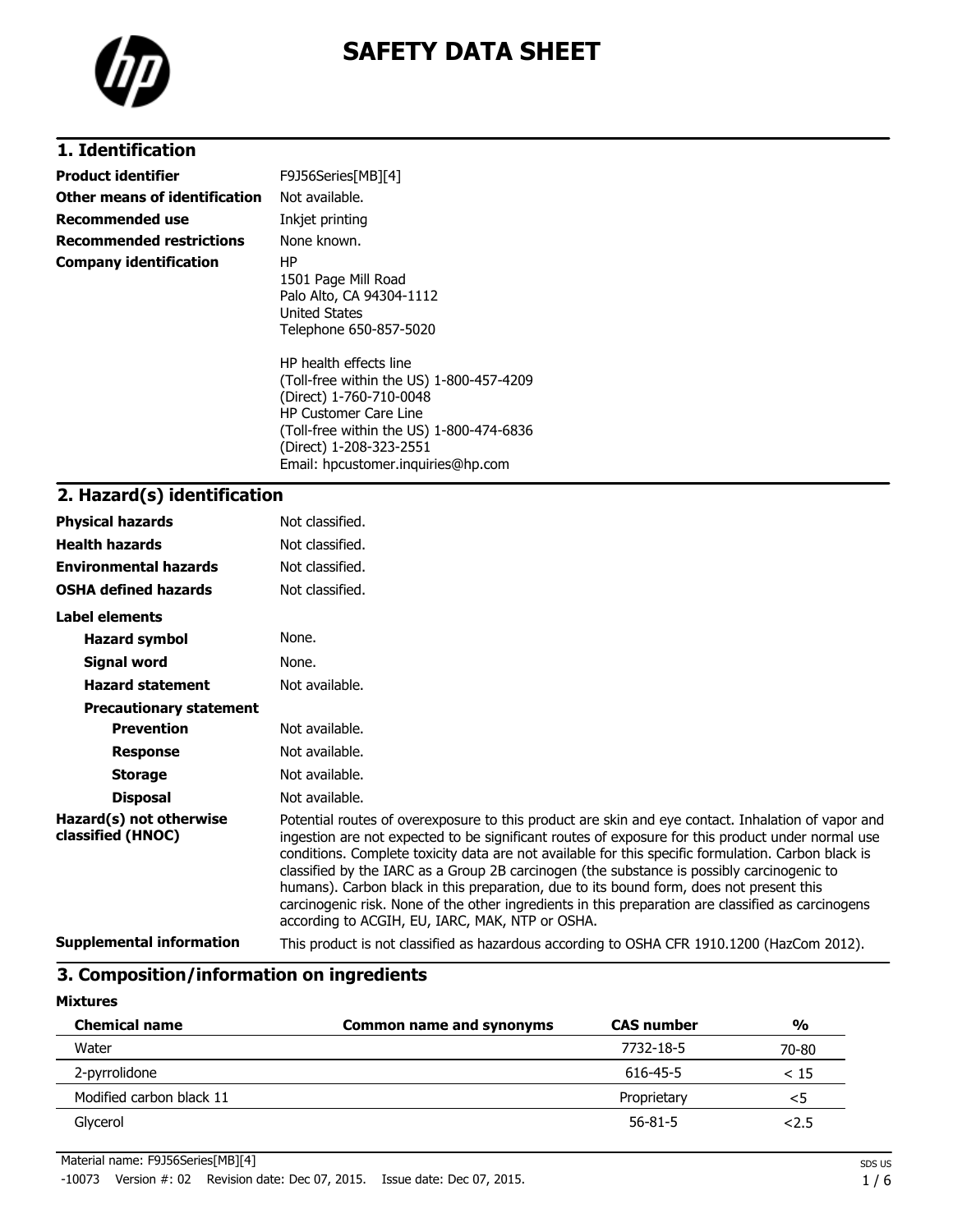| <b>Composition comments</b> | This ink supply contains an aqueous ink formulation.<br>This product has been evaluated using criteria specified in 29 CFR 1910.1200 (Hazard<br>Communication Standard). |
|-----------------------------|--------------------------------------------------------------------------------------------------------------------------------------------------------------------------|
| 4. First-aid measures       |                                                                                                                                                                          |

| <b>Inhalation</b>                                               | Move to fresh air. If symptoms persist, get medical attention.                                                                                                                                     |
|-----------------------------------------------------------------|----------------------------------------------------------------------------------------------------------------------------------------------------------------------------------------------------|
| <b>Skin contact</b>                                             | Wash affected areas thoroughly with mild soap and water. If irritation persists get medical<br>attention.                                                                                          |
| Eye contact                                                     | Do not rub eyes. Immediately flush with large amounts of clean, warm water (low pressure) for at<br>least 15 minutes or until particles are removed. If irritation persists get medical attention. |
| <b>Ingestion</b>                                                | If ingestion of a large amount does occur, seek medical attention.                                                                                                                                 |
| <b>Most important</b><br>symptoms/effects, acute and<br>delayed | Not available.                                                                                                                                                                                     |

# **5. Fire-fighting measures**

| Suitable extinguishing media                                                     | CO2, water, dry chemical, or foam                                                                                                                                            |  |  |  |
|----------------------------------------------------------------------------------|------------------------------------------------------------------------------------------------------------------------------------------------------------------------------|--|--|--|
| Unsuitable extinguishing<br>media                                                | None known.<br>Not applicable.                                                                                                                                               |  |  |  |
| <b>Specific hazards arising from</b><br>the chemical                             |                                                                                                                                                                              |  |  |  |
| Special protective equipment<br>and precautions for<br>firefighters              | Not available.                                                                                                                                                               |  |  |  |
| <b>Specific methods</b>                                                          | None established.                                                                                                                                                            |  |  |  |
| 6. Accidental release measures                                                   |                                                                                                                                                                              |  |  |  |
| <b>Personal precautions,</b><br>protective equipment and<br>emergency procedures | Wear appropriate personal protective equipment.                                                                                                                              |  |  |  |
| <b>Methods and materials for</b><br>containment and cleaning up                  | Dike the spilled material, where this is possible. Absorb with inert absorbent such as dry clay, sand<br>or diatomaceous earth, commercial sorbents, or recover using pumps. |  |  |  |
| <b>Environmental precautions</b>                                                 | Do not let product enter drains. Do not flush into surface water or sanitary sewer system.                                                                                   |  |  |  |

### **7. Handling and storage**

| <b>Precautions for safe handling</b>                                      | Avoid contact with skin, eyes and clothing.                               |
|---------------------------------------------------------------------------|---------------------------------------------------------------------------|
| Conditions for safe storage,<br>including any<br><i>incompatibilities</i> | Keep out of the reach of children. Keep away from excessive heat or cold. |

# **8. Exposure controls/personal protection**

#### **Occupational exposure limits**

#### **US. OSHA Table Z-1 Limits for Air Contaminants (29 CFR 1910.1000)**

| <b>Components</b>                          | <b>Type</b>                                                           | <b>Value</b>                    | Form                                |
|--------------------------------------------|-----------------------------------------------------------------------|---------------------------------|-------------------------------------|
| Glycerol (CAS 56-81-5)                     | PEL                                                                   | $5 \text{ mg/m}$<br>15 mg/m $3$ | Respirable fraction.<br>Total dust. |
| <b>Biological limit values</b>             | No biological exposure limits noted for the ingredient(s).            |                                 |                                     |
| <b>Exposure quidelines</b>                 | Exposure limits have not been established for this product.           |                                 |                                     |
| <b>Appropriate engineering</b><br>controls | Use in a well ventilated area.                                        |                                 |                                     |
|                                            | Individual protection measures, such as personal protective equipment |                                 |                                     |
| <b>Eye/face protection</b>                 | Not available.                                                        |                                 |                                     |
| <b>Skin protection</b>                     |                                                                       |                                 |                                     |
| <b>Hand protection</b>                     | Not available.                                                        |                                 |                                     |
| <b>Other</b>                               | Not available.                                                        |                                 |                                     |
| <b>Respiratory protection</b>              | Not available.                                                        |                                 |                                     |
| <b>Thermal hazards</b>                     | Not available.                                                        |                                 |                                     |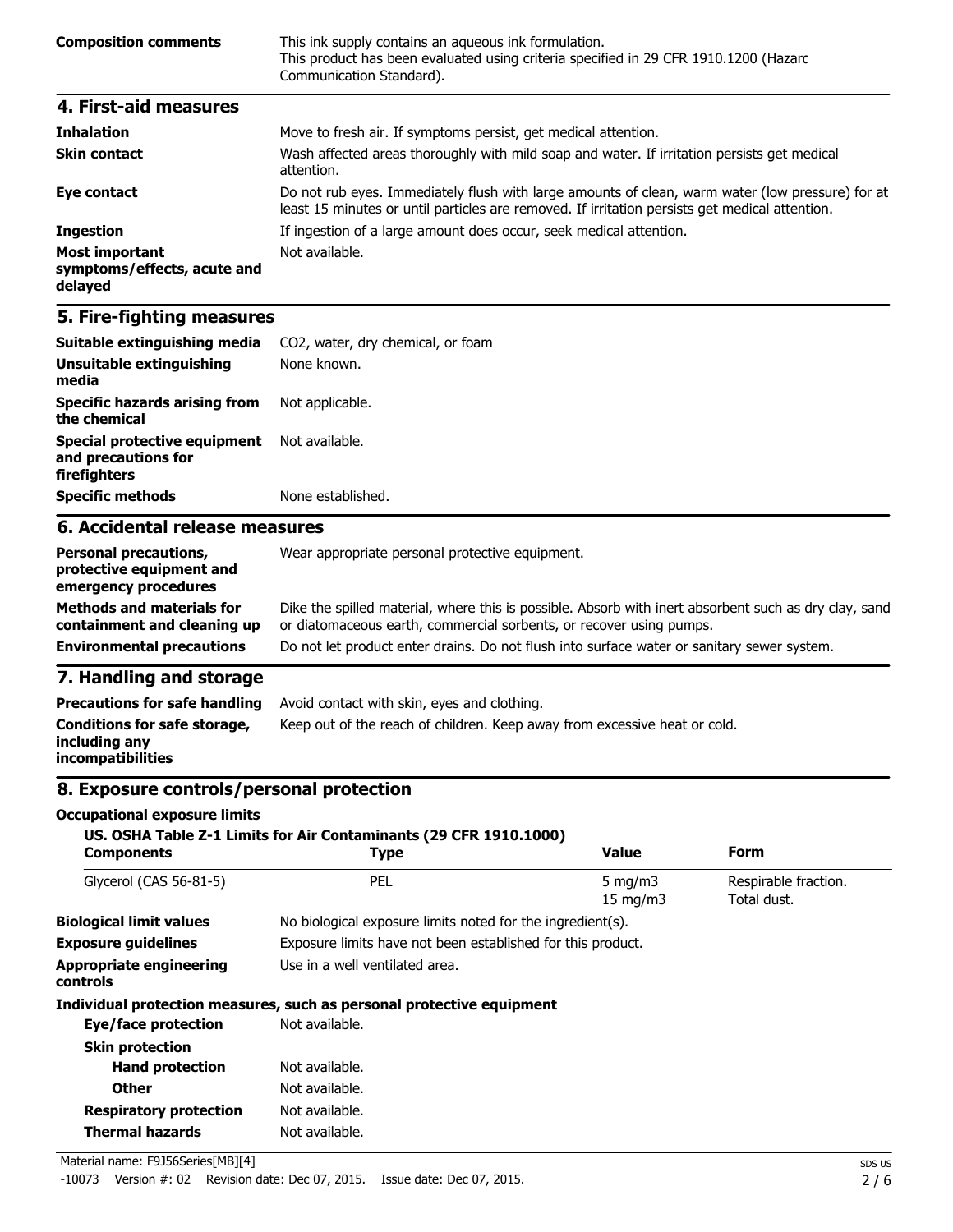# **9. Physical and chemical properties**

| <b>Appearance</b>                                   |                                                           |
|-----------------------------------------------------|-----------------------------------------------------------|
| <b>Physical state</b>                               | Not available.                                            |
| Color                                               | Black.                                                    |
| Odor                                                | Not available.                                            |
| <b>Odor threshold</b>                               | Not available.                                            |
| рH                                                  | 9.2                                                       |
| <b>Melting point/freezing point</b>                 | Not available.                                            |
| Initial boiling point and<br>boiling range          | Not determined                                            |
| <b>Flash point</b>                                  | > 200.0 °F (> 93.3 °C) Pensky-Martens Closed Cup          |
| <b>Evaporation rate</b>                             | Not determined                                            |
| <b>Flammability (solid, gas)</b>                    | Not available.                                            |
| <b>Upper/lower flammability or explosive limits</b> |                                                           |
| <b>Flammability limit - lower</b><br>(%)            | Not determined                                            |
| <b>Flammability limit -</b><br>upper $(% )$         | Not available.                                            |
| <b>Explosive limit - lower</b><br>(9/6)             | Not available.                                            |
| <b>Explosive limit - upper</b><br>(%)               | Not available.                                            |
| Vapor pressure                                      | Not determined                                            |
| Solubility(ies)                                     |                                                           |
| <b>Solubility (water)</b>                           | Soluble in water                                          |
| <b>Partition coefficient</b><br>(n-octanol/water)   | Not available.                                            |
| <b>Auto-ignition temperature</b>                    | Not determined                                            |
| <b>Decomposition temperature</b>                    | Not available.                                            |
| <b>Viscosity</b>                                    | Not available.                                            |
| <b>Other information</b>                            |                                                           |
| <b>Specific gravity</b>                             | $1 - 1.1$                                                 |
| <b>Other information</b>                            | For other VOC regulatory data/information see Section 15. |
| VOC (Weight %)                                      | $< 240$ g/l                                               |

### **10. Stability and reactivity**

| <b>Reactivity</b>                            | Not available.                                                                                                                                                                               |
|----------------------------------------------|----------------------------------------------------------------------------------------------------------------------------------------------------------------------------------------------|
| <b>Chemical stability</b>                    | Stable under recommended storage conditions.                                                                                                                                                 |
| <b>Possibility of hazardous</b><br>reactions | Will not occur.                                                                                                                                                                              |
| <b>Conditions to avoid</b>                   | Not available.                                                                                                                                                                               |
| <b>Incompatible materials</b>                | Incompatible with strong bases and oxidizing agents.                                                                                                                                         |
| <b>Hazardous decomposition</b><br>products   | Upon decomposition, this product may yield gaseous nitrogen oxides, carbon monoxide, carbon<br>dioxide and/or low molecular weight hydrocarbons. hydrogen fluoride, fluorinated hydrocarbons |

# **11. Toxicological information**

| Symptoms related to the              | Not available. |
|--------------------------------------|----------------|
| physical, chemical and               |                |
| toxicological characteristics        |                |
| Information on toxicological offects |                |

#### **Information on toxicological effects**

#### **Acute toxicity** Based on available data, the classification criteria are not met.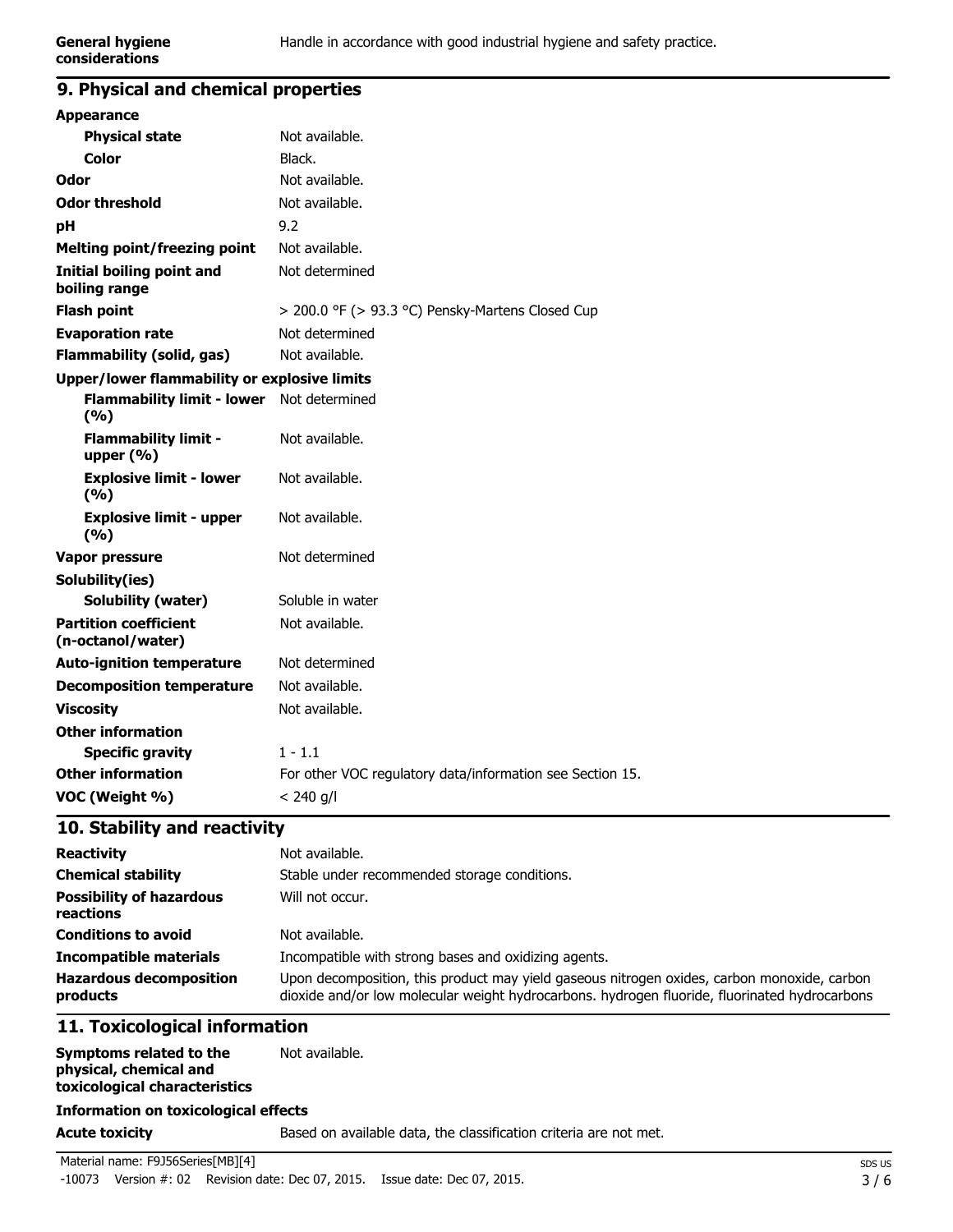| <b>Skin corrosion/irritation</b>                      | Based on available data, the classification criteria are not met. |                                                                                                                                                                                                                                                                                                                                            |                                                                                                     |
|-------------------------------------------------------|-------------------------------------------------------------------|--------------------------------------------------------------------------------------------------------------------------------------------------------------------------------------------------------------------------------------------------------------------------------------------------------------------------------------------|-----------------------------------------------------------------------------------------------------|
| Serious eye damage/eye<br>irritation                  | Based on available data, the classification criteria are not met. |                                                                                                                                                                                                                                                                                                                                            |                                                                                                     |
| Respiratory or skin sensitization                     |                                                                   |                                                                                                                                                                                                                                                                                                                                            |                                                                                                     |
| <b>Respiratory sensitization</b>                      | Based on available data, the classification criteria are not met. |                                                                                                                                                                                                                                                                                                                                            |                                                                                                     |
| <b>Skin sensitization</b>                             |                                                                   | Based on available data, the classification criteria are not met.                                                                                                                                                                                                                                                                          |                                                                                                     |
| <b>Germ cell mutagenicity</b>                         |                                                                   | Based on available data, the classification criteria are not met.                                                                                                                                                                                                                                                                          |                                                                                                     |
| Carcinogenicity                                       |                                                                   | Based on available data, the classification criteria are not met.                                                                                                                                                                                                                                                                          |                                                                                                     |
|                                                       |                                                                   | Carbon black is classified as a carcinogen by the IARC (possibly carcinogenic to humans, Group<br>organizations indicate that exposure to carbon black, per se, does not occur when it remains<br>bound within a product matrix, specifically, rubber, ink, or paint. Carbon black is present only in a<br>bound form in this preparation. | 2B) and by the State of California under Proposition 65. In their evaluations of carbon black, both |
| <b>Reproductive toxicity</b>                          |                                                                   | Based on available data, the classification criteria are not met.                                                                                                                                                                                                                                                                          |                                                                                                     |
| Specific target organ toxicity<br>- single exposure   |                                                                   | Based on available data, the classification criteria are not met.                                                                                                                                                                                                                                                                          |                                                                                                     |
| Specific target organ toxicity<br>- repeated exposure | Based on available data, the classification criteria are not met. |                                                                                                                                                                                                                                                                                                                                            |                                                                                                     |
| <b>Aspiration hazard</b>                              |                                                                   | Based on available data, the classification criteria are not met.                                                                                                                                                                                                                                                                          |                                                                                                     |
| <b>Further information</b>                            |                                                                   | Complete toxicity data are not available for this specific formulation<br>Refer to Section 2 for potential health effects and Section 4 for first aid measures.                                                                                                                                                                            |                                                                                                     |
| <b>Components</b>                                     | <b>Species</b>                                                    |                                                                                                                                                                                                                                                                                                                                            | <b>Test Results</b>                                                                                 |
| 2-pyrrolidone (CAS 616-45-5)                          |                                                                   |                                                                                                                                                                                                                                                                                                                                            |                                                                                                     |
| <b>Acute</b>                                          |                                                                   |                                                                                                                                                                                                                                                                                                                                            |                                                                                                     |
| Oral                                                  |                                                                   |                                                                                                                                                                                                                                                                                                                                            |                                                                                                     |
| LD50                                                  | Guinea pig                                                        |                                                                                                                                                                                                                                                                                                                                            | 6500 mg/kg                                                                                          |
|                                                       | Rat                                                               |                                                                                                                                                                                                                                                                                                                                            | 6500 mg/kg                                                                                          |
| 12. Ecological information                            |                                                                   |                                                                                                                                                                                                                                                                                                                                            |                                                                                                     |
| <b>Aquatic toxicity</b>                               |                                                                   | Not expected to be harmful to aquatic organisms.                                                                                                                                                                                                                                                                                           |                                                                                                     |
| <b>Ecotoxicity</b>                                    |                                                                   |                                                                                                                                                                                                                                                                                                                                            |                                                                                                     |
| Product                                               |                                                                   | <b>Species</b>                                                                                                                                                                                                                                                                                                                             | <b>Test Results</b>                                                                                 |
| F9J56Series[MB][4] (CAS Mixture)                      |                                                                   |                                                                                                                                                                                                                                                                                                                                            |                                                                                                     |
| <b>Aquatic</b>                                        |                                                                   |                                                                                                                                                                                                                                                                                                                                            |                                                                                                     |
| Acute                                                 |                                                                   |                                                                                                                                                                                                                                                                                                                                            |                                                                                                     |
| Fish                                                  | <b>LC50</b>                                                       | Fathead minnow (Pimephales promelas)                                                                                                                                                                                                                                                                                                       | > 750 mg/l, 96 hours                                                                                |
| <b>Components</b>                                     |                                                                   | <b>Species</b>                                                                                                                                                                                                                                                                                                                             | <b>Test Results</b>                                                                                 |
| 2-pyrrolidone (CAS 616-45-5)                          |                                                                   |                                                                                                                                                                                                                                                                                                                                            |                                                                                                     |
| <b>Aquatic</b>                                        |                                                                   |                                                                                                                                                                                                                                                                                                                                            |                                                                                                     |
| Crustacea                                             | <b>EC50</b>                                                       | Water flea (Daphnia pulex)                                                                                                                                                                                                                                                                                                                 | 13.21 mg/l, 48 hours                                                                                |
| Glycerol (CAS 56-81-5)                                |                                                                   |                                                                                                                                                                                                                                                                                                                                            |                                                                                                     |
| <b>Aquatic</b>                                        |                                                                   |                                                                                                                                                                                                                                                                                                                                            |                                                                                                     |
| Fish                                                  | LC50                                                              | Rainbow trout, donaldson trout<br>(Oncorhynchus mykiss)                                                                                                                                                                                                                                                                                    | 51000 - 57000 mg/l, 96 hours                                                                        |
| <b>Persistence and degradability</b>                  | Not available.                                                    |                                                                                                                                                                                                                                                                                                                                            |                                                                                                     |
| <b>Bioaccumulative potential</b>                      | Not available.                                                    |                                                                                                                                                                                                                                                                                                                                            |                                                                                                     |
| Partition coefficient n-octanol / water (log Kow)     |                                                                   |                                                                                                                                                                                                                                                                                                                                            |                                                                                                     |
| 2-pyrrolidone                                         |                                                                   | $-0.85$                                                                                                                                                                                                                                                                                                                                    |                                                                                                     |
| Glycerol                                              |                                                                   | $-1.76$                                                                                                                                                                                                                                                                                                                                    |                                                                                                     |
| <b>Mobility in soil</b>                               | Not available.                                                    |                                                                                                                                                                                                                                                                                                                                            |                                                                                                     |
| <b>Other adverse effects</b>                          | Not available.                                                    |                                                                                                                                                                                                                                                                                                                                            |                                                                                                     |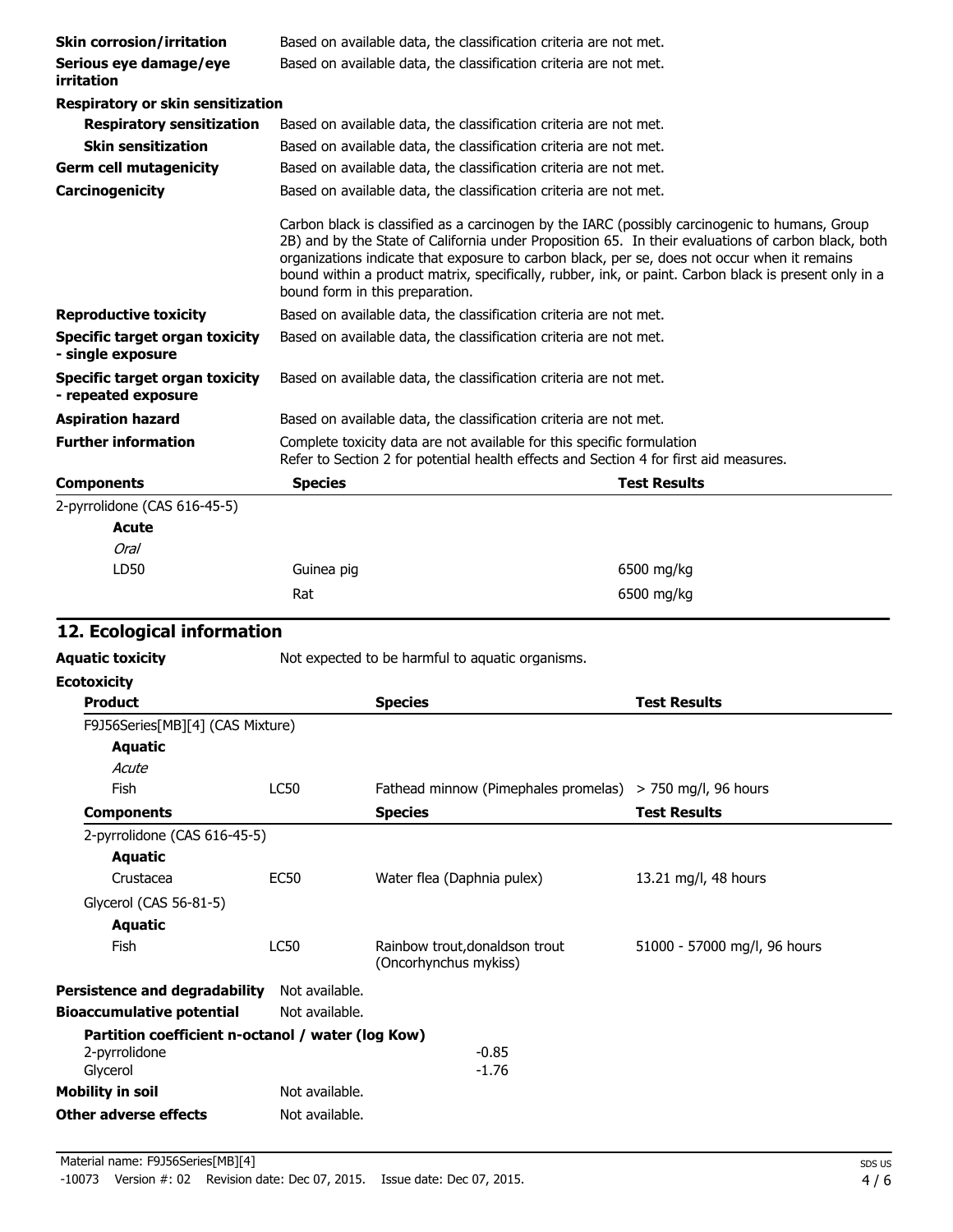#### **13. Disposal considerations**

| <b>Disposal instructions</b> | Do not allow this material to drain into sewers/water supplies.                            |
|------------------------------|--------------------------------------------------------------------------------------------|
|                              | Dispose of waste material according to Local, State, Federal, and Provincial Environmental |
|                              | Regulations.                                                                               |
|                              |                                                                                            |

HP's Planet Partners (trademark) supplies recycling program enables simple, convenient recycling of HP original inkjet and LaserJet supplies. For more information and to determine if this service is available in your location, please visit http://www.hp.com/recycle.

#### **14. Transport information**

#### **DOT**

Not regulated as dangerous goods.

#### **IATA**

Not regulated as dangerous goods.

#### **IMDG**

Not regulated as dangerous goods.

#### **ADR**

Not regulated as dangerous goods.

**Further information** Not a dangerous good under DOT, IATA, ADR, IMDG, or RID.

#### **15. Regulatory information**

**US federal regulations** US TSCA 12(b): Does not contain listed chemicals.

#### **TSCA Section 12(b) Export Notification (40 CFR 707, Subpt. D)**

Not regulated.

#### **CERCLA Hazardous Substance List (40 CFR 302.4)**

Not listed.

#### **SARA 304 Emergency release notification**

Not regulated.

#### **OSHA Specifically Regulated Substances (29 CFR 1910.1001-1050)**

Not listed.

#### **Superfund Amendments and Reauthorization Act of 1986 (SARA)**

No

| lazard categorie |  |
|------------------|--|
|                  |  |
|                  |  |

**Hazard categories** Immediate Hazard - No Delayed Hazard - No Fire Hazard - No Pressure Hazard - No Reactivity Hazard - No

#### **SARA 302 Extremely hazardous substance**

Not listed.

**SARA 311/312 Hazardous chemical**

#### **Other federal regulations**

#### **Safe Drinking Water Act (SDWA)** Not regulated.

**US state regulations**

#### **US. Massachusetts RTK - Substance List**

2-pyrrolidone (CAS 616-45-5) Glycerol (CAS 56-81-5)

# **US. New Jersey Worker and Community Right-to-Know Act**

Glycerol (CAS 56-81-5)

# **US. Pennsylvania Worker and Community Right-to-Know Law**

2-pyrrolidone (CAS 616-45-5) Glycerol (CAS 56-81-5)

**US. Rhode Island RTK**

Not regulated.

**US. California Proposition 65** Not Listed.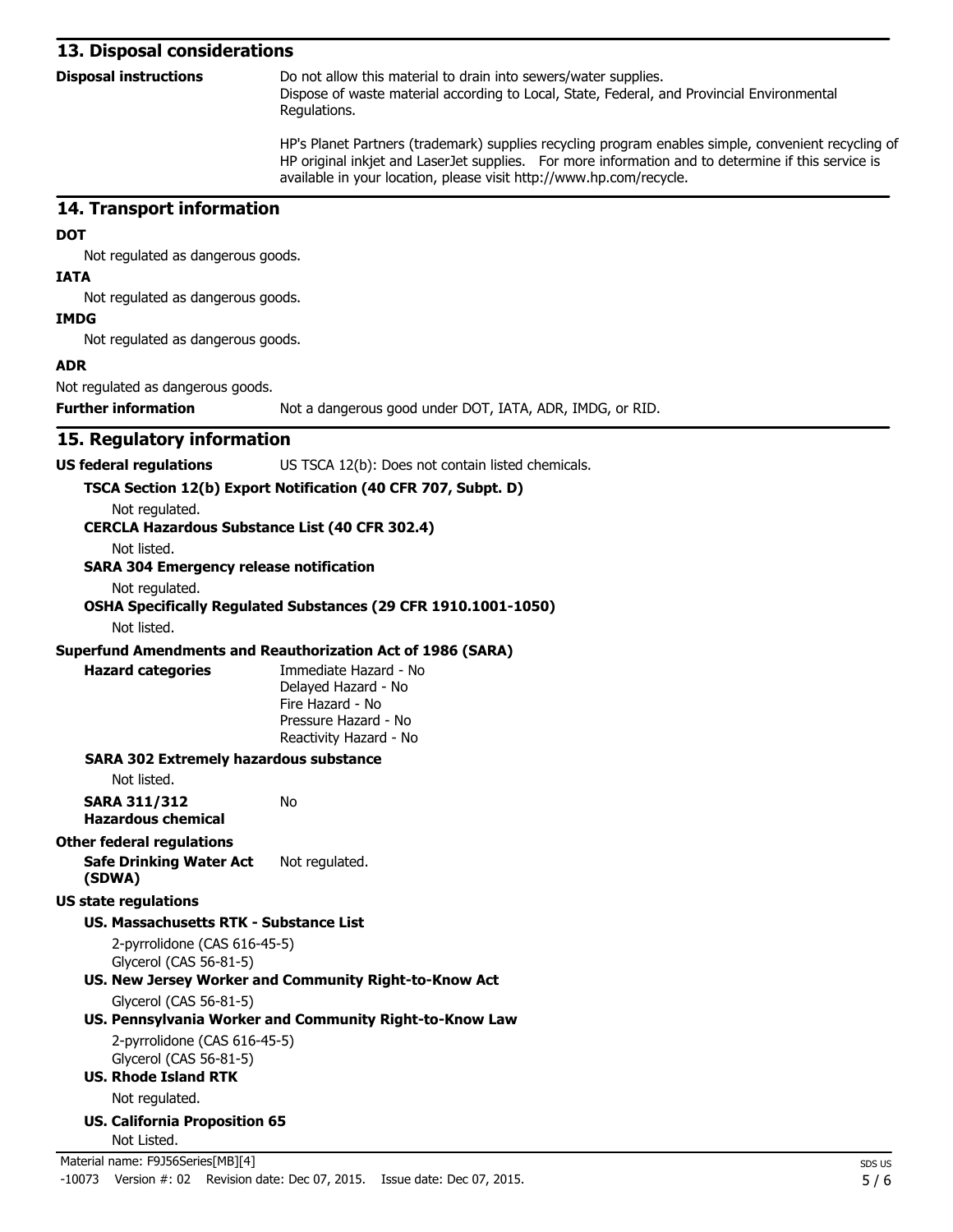| <b>Other information</b>        | VOC content (less water, less exempt compounds) = $<$ 958 g/L (U.S. requirement, not for<br>emissions)<br>VOC data based on formulation (Organic compounds minus solids)                                                                                                                                                                                                                                                                                                                                             |
|---------------------------------|----------------------------------------------------------------------------------------------------------------------------------------------------------------------------------------------------------------------------------------------------------------------------------------------------------------------------------------------------------------------------------------------------------------------------------------------------------------------------------------------------------------------|
| <b>Regulatory information</b>   | All chemical substances in this HP product have been notified or are exempt from notification under<br>chemical substances notification laws in the following countries: US (TSCA), EU (EINECS/ELINCS),<br>Switzerland, Canada (DSL/NDSL), Australia, Japan, Philippines, South Korea, New Zealand, and<br>China.                                                                                                                                                                                                    |
|                                 | 16. Other information, including date of preparation or last revision                                                                                                                                                                                                                                                                                                                                                                                                                                                |
| <b>Issue date</b>               | Dec 07, 2015.                                                                                                                                                                                                                                                                                                                                                                                                                                                                                                        |
| <b>Revision date</b>            | Dec 07, 2015.                                                                                                                                                                                                                                                                                                                                                                                                                                                                                                        |
| <b>Version #</b>                | 02                                                                                                                                                                                                                                                                                                                                                                                                                                                                                                                   |
| <b>Disclaimer</b>               | This Safety Data Sheet document is provided without charge to customers of HP. Data is the most<br>current known to HP at the time of preparation of this document and is believed to be accurate. It<br>should not be construed as guaranteeing specific properties of the products as described or<br>suitability for a particular application. This document was prepared to the requirements of the<br>jurisdiction specified in Section 1 above and may not meet regulatory requirements in other<br>countries. |
| <b>Revision Information</b>     | 1. Product and Company Identification: Alternate Trade Names                                                                                                                                                                                                                                                                                                                                                                                                                                                         |
| <b>Manufacturer information</b> | <b>HP</b><br>1501 Page Mill Road<br>Palo Alto, CA 94304-1112 US<br>Direct 1-650-857-5020                                                                                                                                                                                                                                                                                                                                                                                                                             |

**Explanation of abbreviations**

| <b>ACGIH</b>  | American Conference of Governmental Industrial Hygienists           |
|---------------|---------------------------------------------------------------------|
| <b>CAS</b>    | <b>Chemical Abstracts Service</b>                                   |
| <b>CERCLA</b> | Comprehensive Environmental Response Compensation and Liability Act |
| <b>CFR</b>    | Code of Federal Regulations                                         |
| <b>COC</b>    | Cleveland Open Cup                                                  |
| <b>DOT</b>    | Department of Transportation                                        |
| <b>EPCRA</b>  | Emergency Planning and Community Right-to-Know Act (aka SARA)       |
| <b>IARC</b>   | International Agency for Research on Cancer                         |
| <b>NIOSH</b>  | National Institute for Occupational Safety and Health               |
| <b>NTP</b>    | National Toxicology Program                                         |
| <b>OSHA</b>   | Occupational Safety and Health Administration                       |
| <b>PEL</b>    | Permissible Exposure Limit                                          |
| <b>RCRA</b>   | Resource Conservation and Recovery Act                              |
| <b>REC</b>    | Recommended                                                         |
| <b>REL</b>    | Recommended Exposure Limit                                          |
| <b>SARA</b>   | Superfund Amendments and Reauthorization Act of 1986                |
| <b>STEL</b>   | Short-Term Exposure Limit                                           |
| <b>TCLP</b>   | Toxicity Characteristics Leaching Procedure                         |
| <b>TLV</b>    | <b>Threshold Limit Value</b>                                        |
| <b>TSCA</b>   | <b>Toxic Substances Control Act</b>                                 |
| <b>VOC</b>    | Volatile Organic Compounds                                          |
|               |                                                                     |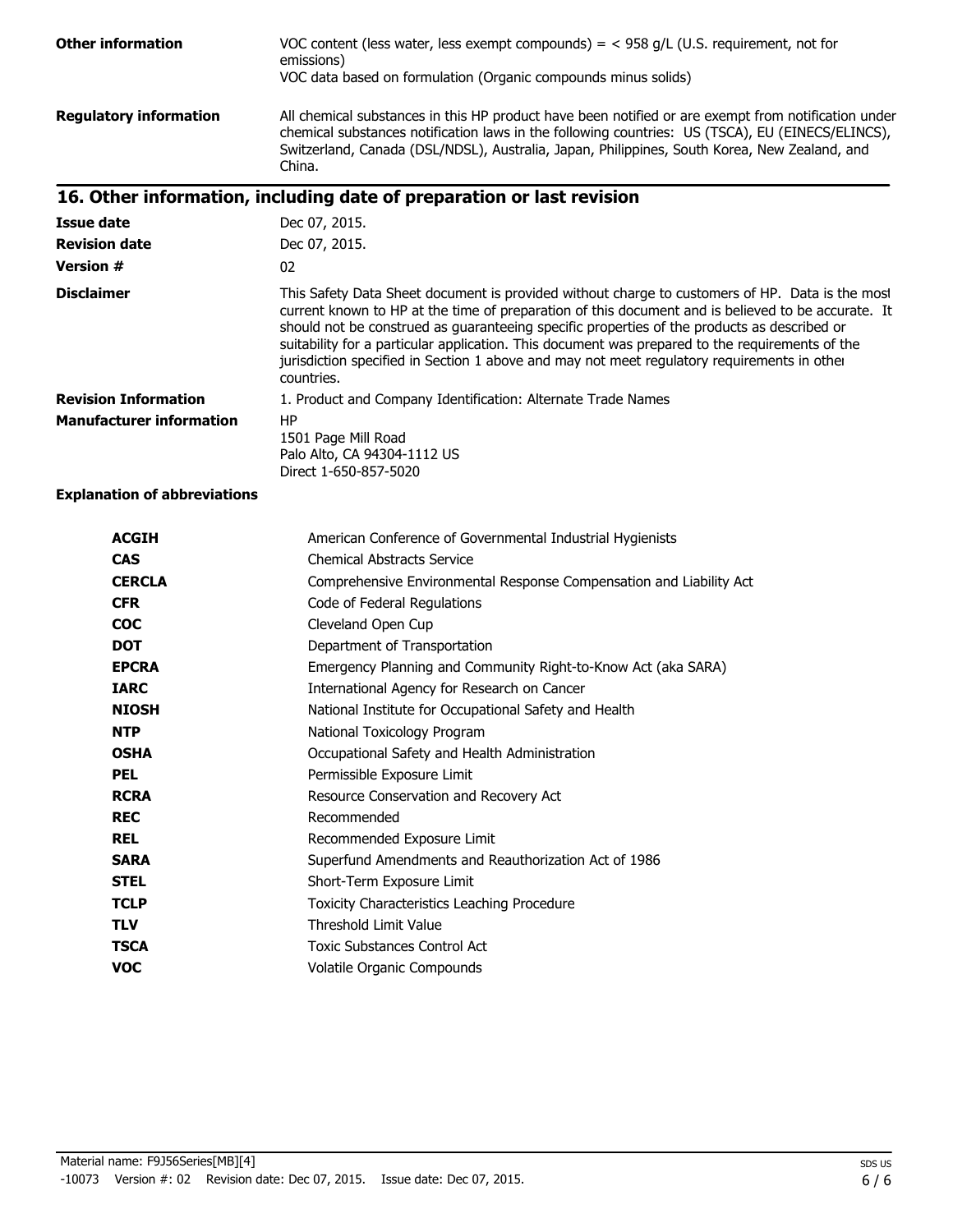

# **SAFETY DATA SHEET**

# **1. Identification**

| <b>Product identifier</b>       | F9J81Series[C][4]                                                                                                                                                                                                                          |
|---------------------------------|--------------------------------------------------------------------------------------------------------------------------------------------------------------------------------------------------------------------------------------------|
| Other means of identification   | Not available.                                                                                                                                                                                                                             |
| Recommended use                 | Inkjet printing                                                                                                                                                                                                                            |
| <b>Recommended restrictions</b> | None known.                                                                                                                                                                                                                                |
| <b>Company identification</b>   | HP.<br>1501 Page Mill Road<br>Palo Alto, CA 94304-1112<br><b>United States</b><br>Telephone 650-857-5020                                                                                                                                   |
|                                 | HP health effects line<br>(Toll-free within the US) 1-800-457-4209<br>(Direct) 1-760-710-0048<br><b>HP Customer Care Line</b><br>(Toll-free within the US) 1-800-474-6836<br>(Direct) 1-208-323-2551<br>Email: hpcustomer.inguiries@hp.com |

#### **2. Hazard(s) identification**

| <b>Physical hazards</b>                      | Not classified.                                                                                                                                                                                                                                                                                |
|----------------------------------------------|------------------------------------------------------------------------------------------------------------------------------------------------------------------------------------------------------------------------------------------------------------------------------------------------|
| <b>Health hazards</b>                        | Not classified.                                                                                                                                                                                                                                                                                |
| <b>Environmental hazards</b>                 | Not classified.                                                                                                                                                                                                                                                                                |
| <b>OSHA defined hazards</b>                  | Not classified.                                                                                                                                                                                                                                                                                |
| Label elements                               |                                                                                                                                                                                                                                                                                                |
| <b>Hazard symbol</b>                         | None.                                                                                                                                                                                                                                                                                          |
| Signal word                                  | None.                                                                                                                                                                                                                                                                                          |
| <b>Hazard statement</b>                      | Not available.                                                                                                                                                                                                                                                                                 |
| <b>Precautionary statement</b>               |                                                                                                                                                                                                                                                                                                |
| <b>Prevention</b>                            | Not available.                                                                                                                                                                                                                                                                                 |
| <b>Response</b>                              | Not available.                                                                                                                                                                                                                                                                                 |
| <b>Storage</b>                               | Not available.                                                                                                                                                                                                                                                                                 |
| <b>Disposal</b>                              | Not available.                                                                                                                                                                                                                                                                                 |
| Hazard(s) not otherwise<br>classified (HNOC) | Potential routes of overexposure to this product are skin and eye contact. Inhalation of vapor and<br>ingestion are not expected to be significant routes of exposure for this product under normal use<br>conditions. Complete toxicity data are not available for this specific formulation. |
| <b>Supplemental information</b>              | This product is not classified as hazardous according to OSHA CFR 1910.1200 (HazCom 2012).                                                                                                                                                                                                     |

### **3. Composition/information on ingredients**

| <b>Chemical name</b>               | <b>Common name and synonyms</b> | <b>CAS number</b> | $\frac{0}{0}$ |
|------------------------------------|---------------------------------|-------------------|---------------|
| Water                              |                                 | 7732-18-5         | 70-80         |
| 1-(2-hydroxyethyl)-2-pyrrolidone   |                                 | 3445-11-2         | < 10          |
| Aliphatic diol                     |                                 | Proprietary       | < 10          |
| 2-pyrrolidone                      |                                 | 616-45-5          | < 5           |
| Substituted phthalocyanine salt #4 |                                 | Proprietary       | $\leq 5$      |
|                                    |                                 |                   |               |

**Composition comments** This ink supply contains an aqueous ink formulation. This product has been evaluated using criteria specified in 29 CFR 1910.1200 (Hazard Communication Standard).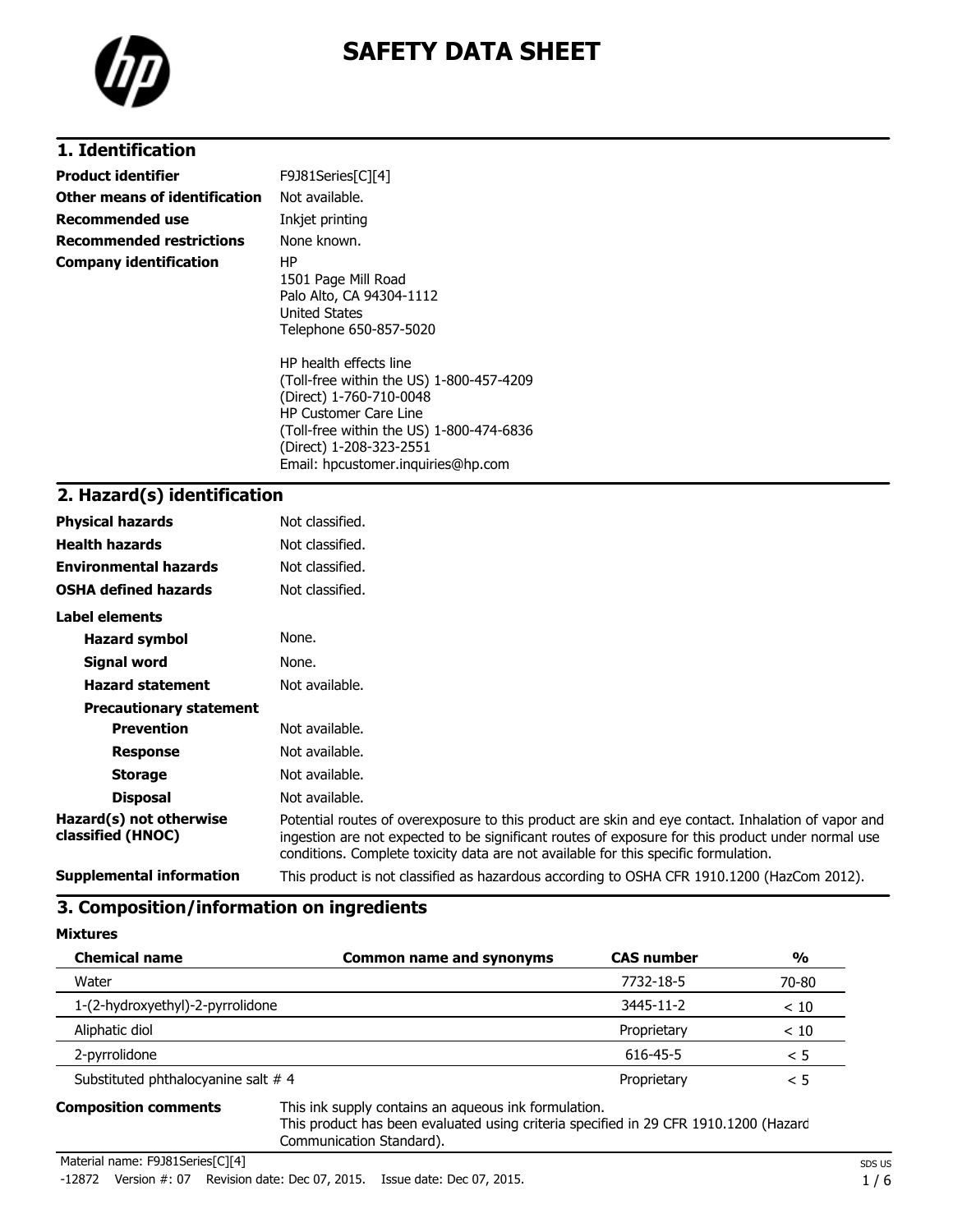| 4. First-aid measures                                           |                                                                                                                                                                                                    |
|-----------------------------------------------------------------|----------------------------------------------------------------------------------------------------------------------------------------------------------------------------------------------------|
| <b>Inhalation</b>                                               | Move to fresh air. If symptoms persist, get medical attention.                                                                                                                                     |
| <b>Skin contact</b>                                             | Wash affected areas thoroughly with mild soap and water. If irritation persists get medical<br>attention.                                                                                          |
| Eye contact                                                     | Do not rub eyes. Immediately flush with large amounts of clean, warm water (low pressure) for at<br>least 15 minutes or until particles are removed. If irritation persists get medical attention. |
| <b>Ingestion</b>                                                | If ingestion of a large amount does occur, seek medical attention.                                                                                                                                 |
| <b>Most important</b><br>symptoms/effects, acute and<br>delayed | Not available.                                                                                                                                                                                     |

#### **5. Fire-fighting measures**

| Suitable extinguishing media<br><b>Unsuitable extinguishing</b><br>media | CO2, water, dry chemical, or foam<br>None known. |
|--------------------------------------------------------------------------|--------------------------------------------------|
| Specific hazards arising from<br>the chemical                            | Not applicable.                                  |
| Special protective equipment<br>and precautions for<br>firefighters      | Not available.                                   |
| <b>Specific methods</b>                                                  | None established.                                |

#### **6. Accidental release measures**

| <b>Personal precautions,</b><br>protective equipment and<br>emergency procedures | Wear appropriate personal protective equipment.                                                                                                                              |
|----------------------------------------------------------------------------------|------------------------------------------------------------------------------------------------------------------------------------------------------------------------------|
| <b>Methods and materials for</b><br>containment and cleaning up                  | Dike the spilled material, where this is possible. Absorb with inert absorbent such as dry clay, sand<br>or diatomaceous earth, commercial sorbents, or recover using pumps. |
| <b>Environmental precautions</b>                                                 | Do not let product enter drains. Do not flush into surface water or sanitary sewer system.                                                                                   |

# **7. Handling and storage**

|                                                                    | <b>Precautions for safe handling</b> Avoid contact with skin, eyes and clothing. |
|--------------------------------------------------------------------|----------------------------------------------------------------------------------|
| Conditions for safe storage,<br>including anv<br>incompatibilities | Keep out of the reach of children. Keep away from excessive heat or cold.        |

#### **8. Exposure controls/personal protection**

# **Occupational exposure limits US. Workplace Environmental Exposure Level (WEEL) Guides Components Type Value** Aliphatic diol (CAS TWA 10 mg/m3 Proprietary) **Biological limit values** No biological exposure limits noted for the ingredient(s). **Exposure guidelines** Exposure limits have not been established for this product. **Appropriate engineering controls** Use in a well ventilated area. **Individual protection measures, such as personal protective equipment Eye/face protection** Not available. **Skin protection Hand protection** Not available. **Other** Not available. **Respiratory protection** Not available. **Thermal hazards** Not available. **General hygiene considerations** Handle in accordance with good industrial hygiene and safety practice.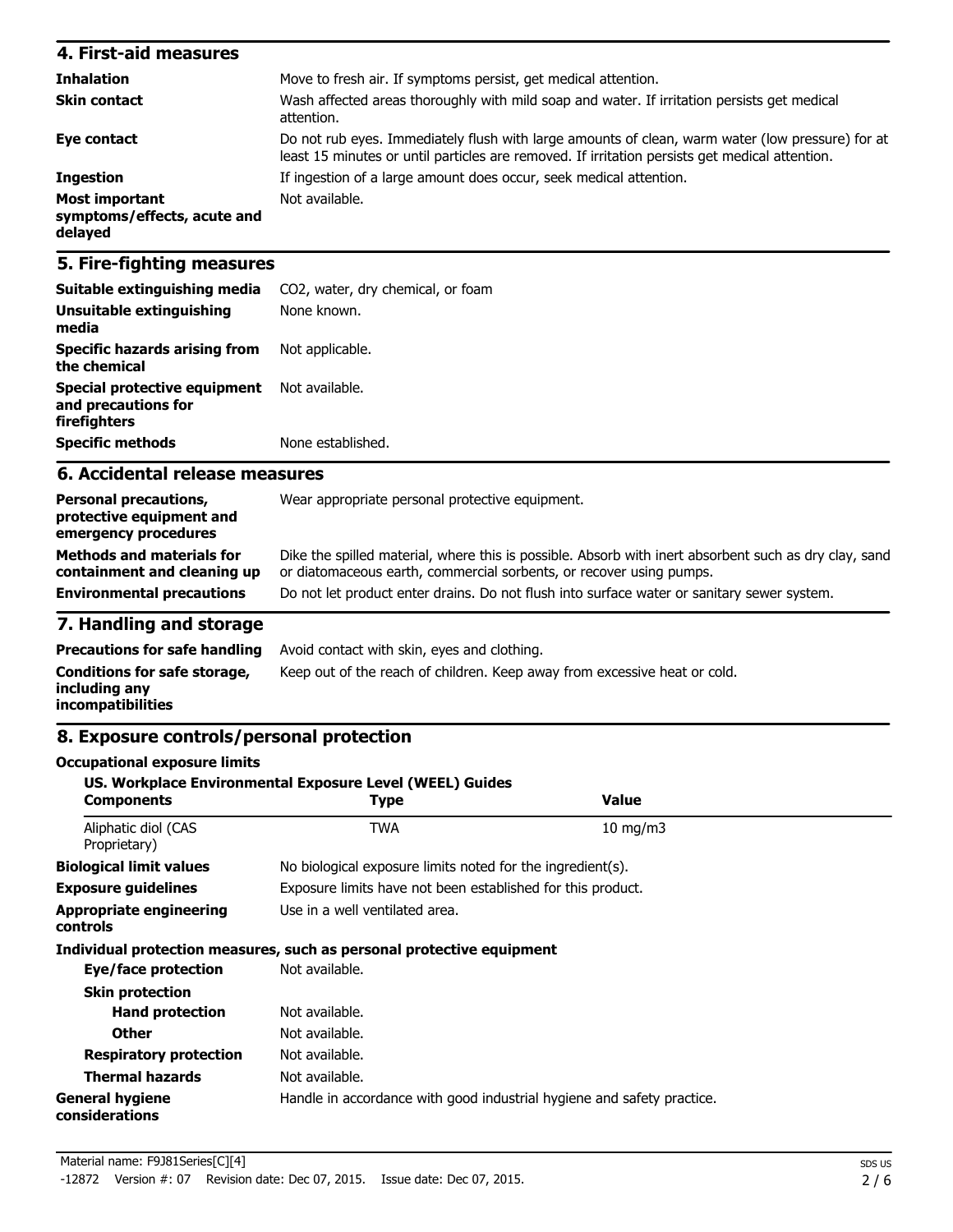# **9. Physical and chemical properties**

| <b>Appearance</b>                                 |                                                           |
|---------------------------------------------------|-----------------------------------------------------------|
| <b>Physical state</b>                             | Not available.                                            |
| Color                                             | Cyan                                                      |
| Odor                                              | Not available.                                            |
| <b>Odor threshold</b>                             | Not available.                                            |
| pH                                                | $7.1 - 7.7$                                               |
| <b>Melting point/freezing point</b>               | Not available.                                            |
| <b>Initial boiling point and</b><br>boiling range | Not determined                                            |
| <b>Flash point</b>                                | > 200.0 °F (> 93.3 °C) Setaflash Closed Tester            |
| <b>Evaporation rate</b>                           | Not determined                                            |
| <b>Flammability (solid, gas)</b>                  | Not available.                                            |
| Upper/lower flammability or explosive limits      |                                                           |
| Flammability limit - lower Not determined<br>(%)  |                                                           |
| <b>Flammability limit -</b><br>upper $(\% )$      | Not available.                                            |
| <b>Explosive limit - lower</b><br>(9/6)           | Not available.                                            |
| <b>Explosive limit - upper</b><br>(9/6)           | Not available.                                            |
| Vapor pressure                                    | Not determined                                            |
| Solubility(ies)                                   |                                                           |
| <b>Solubility (water)</b>                         | Soluble in water                                          |
| <b>Partition coefficient</b><br>(n-octanol/water) | Not available.                                            |
| <b>Auto-ignition temperature</b>                  | Not available.                                            |
| <b>Decomposition temperature</b>                  | Not available.                                            |
| <b>Viscosity</b>                                  | $>= 2 cp$                                                 |
| <b>Other information</b>                          | For other VOC regulatory data/information see Section 15. |
| VOC (Weight %)                                    | < 221 g/L EPA Method 24                                   |
|                                                   |                                                           |

# **10. Stability and reactivity**

| <b>Reactivity</b>                            | Not available.                                                                                                                                   |
|----------------------------------------------|--------------------------------------------------------------------------------------------------------------------------------------------------|
| <b>Chemical stability</b>                    | Stable under recommended storage conditions.                                                                                                     |
| <b>Possibility of hazardous</b><br>reactions | Will not occur.                                                                                                                                  |
| <b>Conditions to avoid</b>                   | Not available.                                                                                                                                   |
| Incompatible materials                       | Incompatible with strong bases and oxidizing agents.                                                                                             |
| <b>Hazardous decomposition</b><br>products   | Upon decomposition, this product may yield gaseous nitrogen oxides, carbon monoxide, carbon<br>dioxide and/or low molecular weight hydrocarbons. |

# **11. Toxicological information**

**Symptoms related to the physical, chemical and toxicological characteristics** Not available.

#### **Information on toxicological effects**

| <b>Acute toxicity</b>                       | Based on available data, the classification criteria are not met. |
|---------------------------------------------|-------------------------------------------------------------------|
| <b>Skin corrosion/irritation</b>            | Based on available data, the classification criteria are not met. |
| Serious eve damage/eve<br><i>irritation</i> | Based on available data, the classification criteria are not met. |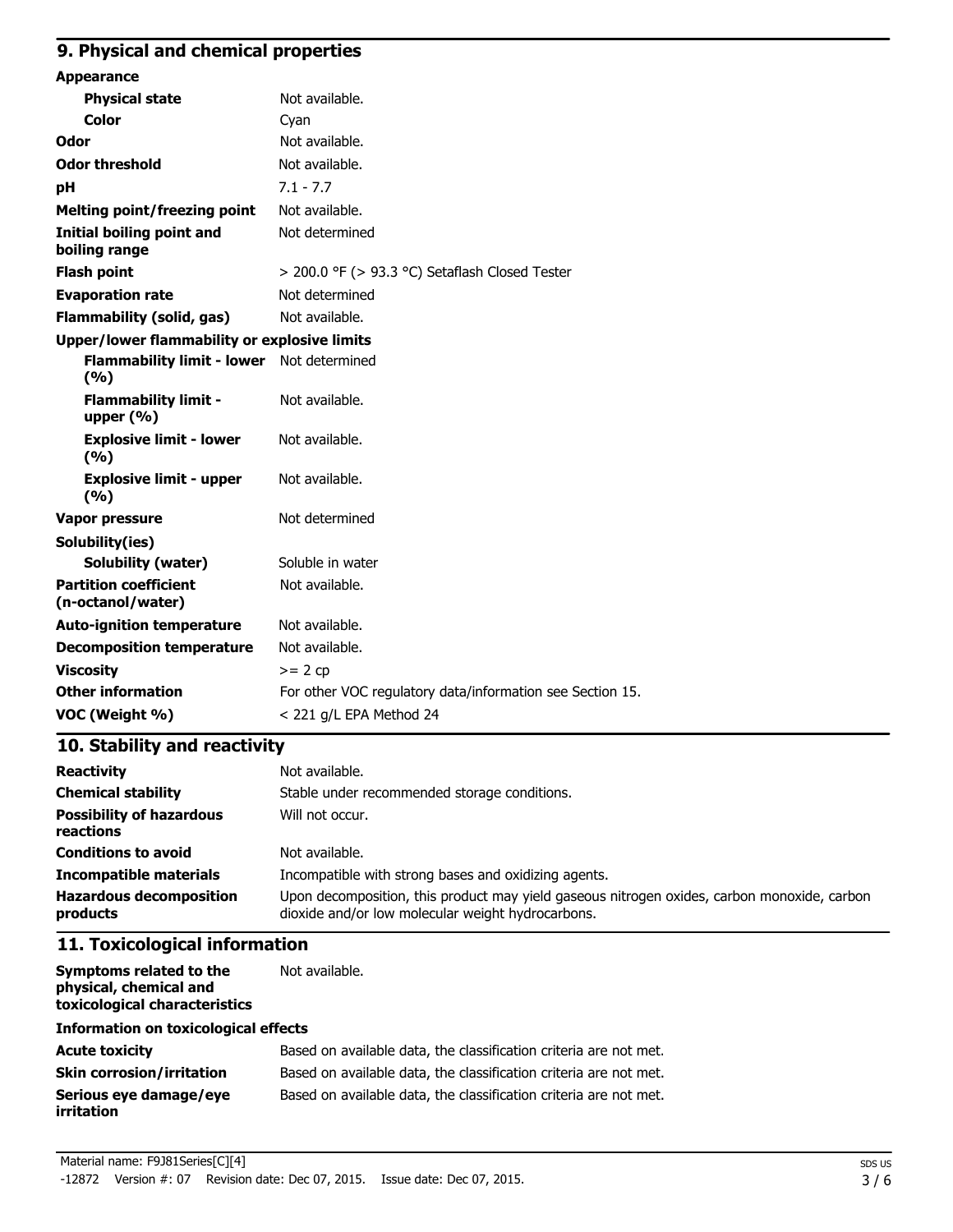| Respiratory or skin sensitization                     |                                                                                                                                                                 |                     |
|-------------------------------------------------------|-----------------------------------------------------------------------------------------------------------------------------------------------------------------|---------------------|
| <b>Respiratory sensitization</b>                      | Based on available data, the classification criteria are not met.                                                                                               |                     |
| <b>Skin sensitization</b>                             | Based on available data, the classification criteria are not met.                                                                                               |                     |
| <b>Germ cell mutagenicity</b>                         | Based on available data, the classification criteria are not met.                                                                                               |                     |
| Carcinogenicity                                       | Based on available data, the classification criteria are not met.                                                                                               |                     |
| <b>Reproductive toxicity</b>                          | Based on available data, the classification criteria are not met.                                                                                               |                     |
| Specific target organ toxicity<br>- single exposure   | Based on available data, the classification criteria are not met.                                                                                               |                     |
| Specific target organ toxicity<br>- repeated exposure | Based on available data, the classification criteria are not met.                                                                                               |                     |
| <b>Aspiration hazard</b>                              | Based on available data, the classification criteria are not met.                                                                                               |                     |
| <b>Further information</b>                            | Complete toxicity data are not available for this specific formulation<br>Refer to Section 2 for potential health effects and Section 4 for first aid measures. |                     |
|                                                       |                                                                                                                                                                 |                     |
| <b>Components</b>                                     | <b>Species</b>                                                                                                                                                  | <b>Test Results</b> |
| 2-pyrrolidone (CAS 616-45-5)                          |                                                                                                                                                                 |                     |
| Acute                                                 |                                                                                                                                                                 |                     |
| Oral                                                  |                                                                                                                                                                 |                     |
| LD50                                                  | Guinea pig                                                                                                                                                      | 6500 mg/kg          |
|                                                       | Rat                                                                                                                                                             | 6500 mg/kg          |
| Aliphatic diol (CAS Proprietary)                      |                                                                                                                                                                 |                     |
| <b>Acute</b>                                          |                                                                                                                                                                 |                     |
| Dermal                                                |                                                                                                                                                                 |                     |
| LD50                                                  | Rabbit                                                                                                                                                          | $>10000$ mg/kg      |

| cological information |       |            |
|-----------------------|-------|------------|
| LD50                  | Mouse | 1738 mg/kg |
| Other                 |       |            |
| LD50                  | Rat   | 3730 mg/kg |

# **12. Eq**

| <b>Aguatic toxicity</b> | Not expected to be harmful to aquatic organisms. |
|-------------------------|--------------------------------------------------|
| Ecotoxicity             |                                                  |

| <b>Product</b>                                    |                | <b>Species</b>                                            | <b>Test Results</b>  |
|---------------------------------------------------|----------------|-----------------------------------------------------------|----------------------|
| F9J81Series[C][4] (CAS Mixture)                   |                |                                                           |                      |
| Aquatic                                           |                |                                                           |                      |
| Acute                                             |                |                                                           |                      |
| Fish                                              | LC50           | Fathead minnow (Pimephales promelas) > 750 mg/l, 96 hours |                      |
| <b>Components</b>                                 |                | <b>Species</b>                                            | <b>Test Results</b>  |
| 2-pyrrolidone (CAS 616-45-5)                      |                |                                                           |                      |
| Aquatic                                           |                |                                                           |                      |
| Crustacea                                         | EC50           | Water flea (Daphnia pulex)                                | 13.21 mg/l, 48 hours |
| <b>Persistence and degradability</b>              | Not available. |                                                           |                      |
| <b>Bioaccumulative potential</b>                  | Not available. |                                                           |                      |
| Partition coefficient n-octanol / water (log Kow) |                |                                                           |                      |
| 2-pyrrolidone                                     |                | $-0.85$                                                   |                      |
| Aliphatic diol                                    |                | $-0.106$                                                  |                      |
| <b>Mobility in soil</b>                           | Not available. |                                                           |                      |
| Other adverse effects                             | Not available. |                                                           |                      |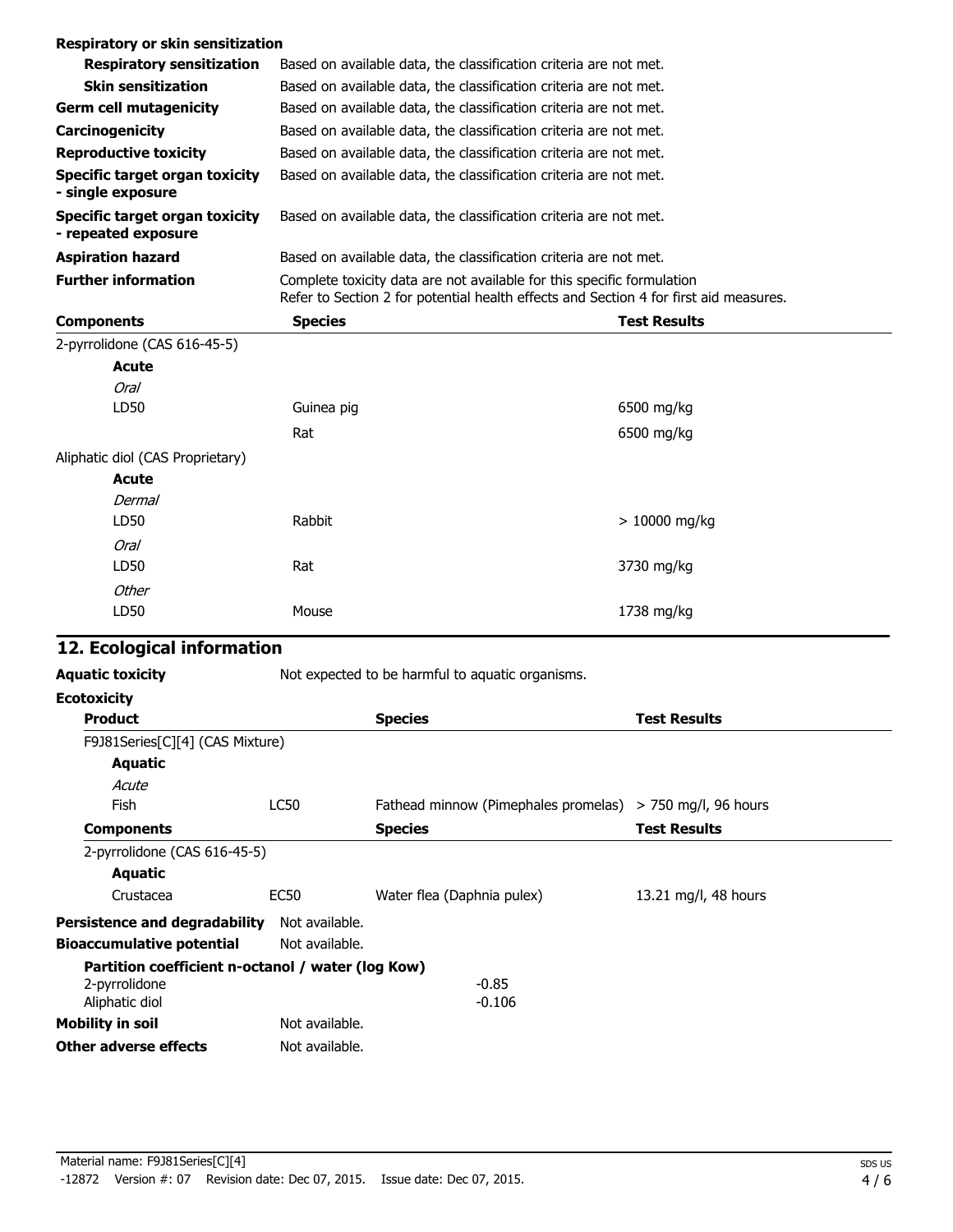#### **13. Disposal considerations**

| <b>Disposal instructions</b> | Do not allow this material to drain into sewers/water supplies.                            |  |  |
|------------------------------|--------------------------------------------------------------------------------------------|--|--|
|                              | Dispose of waste material according to Local, State, Federal, and Provincial Environmental |  |  |
|                              | Regulations.                                                                               |  |  |

HP's Planet Partners (trademark) supplies recycling program enables simple, convenient recycling of HP original inkjet and LaserJet supplies. For more information and to determine if this service is available in your location, please visit http://www.hp.com/recycle.

#### **14. Transport information**

#### **DOT**

Not regulated as dangerous goods.

#### **IATA**

Not regulated as dangerous goods.

#### **IMDG**

Not regulated as dangerous goods.

#### **ADR**

Not regulated as dangerous goods.

**Further information** Not a dangerous good under DOT, IATA, ADR, IMDG, or RID.

#### **15. Regulatory information**

**US federal regulations** US TSCA 12(b): Does not contain listed chemicals.

#### **TSCA Section 12(b) Export Notification (40 CFR 707, Subpt. D)**

Not regulated.

**CERCLA Hazardous Substance List (40 CFR 302.4)**

Not listed.

#### **SARA 304 Emergency release notification**

Not regulated.

#### **OSHA Specifically Regulated Substances (29 CFR 1910.1001-1050)**

Not listed.

#### **Superfund Amendments and Reauthorization Act of 1986 (SARA)**

**Hazard categories** Immediate Hazard - No Delayed Hazard - No Fire Hazard - No Pressure Hazard - No Reactivity Hazard - No

#### **SARA 302 Extremely hazardous substance**

Not listed.

**SARA 311/312** No

# **Hazardous chemical**

**Other federal regulations**

**Safe Drinking Water Act (SDWA)** Not regulated.

#### **US state regulations**

#### **US. Massachusetts RTK - Substance List**

- 2-pyrrolidone (CAS 616-45-5)
- **US. New Jersey Worker and Community Right-to-Know Act** Not listed.
- **US. Pennsylvania Worker and Community Right-to-Know Law**

# 2-pyrrolidone (CAS 616-45-5)

**US. Rhode Island RTK**

Not regulated.

**US. California Proposition 65**

Not Listed.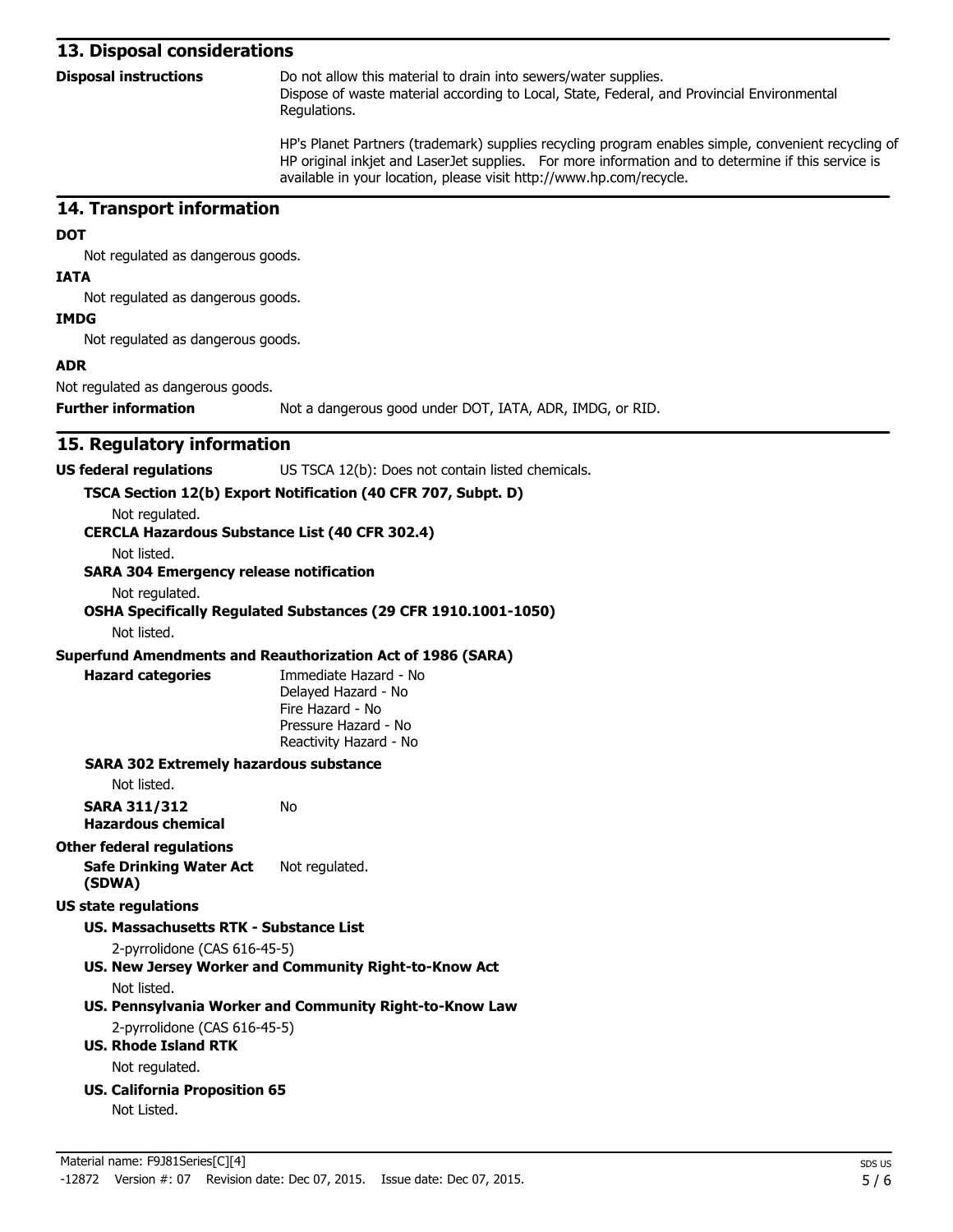| <b>Other information</b>            | VOC content (less water, less exempt compounds) = $<$ 895 g/L (U.S. requirement, not for<br>emissions)<br>VOC data based on formulation (Organic compounds minus solids)                                                                                                                                                                                                                                                                                                                                             |
|-------------------------------------|----------------------------------------------------------------------------------------------------------------------------------------------------------------------------------------------------------------------------------------------------------------------------------------------------------------------------------------------------------------------------------------------------------------------------------------------------------------------------------------------------------------------|
| <b>Regulatory information</b>       | All chemical substances in this HP product have been notified or are exempt from notification under<br>chemical substances notification laws in the following countries: US (TSCA), EU (EINECS/ELINCS),<br>Switzerland, Canada (DSL/NDSL), Australia, Japan, Philippines, South Korea, New Zealand, and<br>China.                                                                                                                                                                                                    |
|                                     | 16. Other information, including date of preparation or last revision                                                                                                                                                                                                                                                                                                                                                                                                                                                |
| <b>Issue date</b>                   | Dec 07, 2015.                                                                                                                                                                                                                                                                                                                                                                                                                                                                                                        |
| <b>Revision date</b>                | Dec 07, 2015.                                                                                                                                                                                                                                                                                                                                                                                                                                                                                                        |
| <b>Version #</b>                    | 07                                                                                                                                                                                                                                                                                                                                                                                                                                                                                                                   |
| <b>Disclaimer</b>                   | This Safety Data Sheet document is provided without charge to customers of HP. Data is the most<br>current known to HP at the time of preparation of this document and is believed to be accurate. It<br>should not be construed as guaranteeing specific properties of the products as described or<br>suitability for a particular application. This document was prepared to the requirements of the<br>jurisdiction specified in Section 1 above and may not meet regulatory requirements in other<br>countries. |
| <b>Manufacturer information</b>     | HP<br>1501 Page Mill Road<br>Palo Alto, CA 94304-1112 US<br>Direct 1-650-857-5020                                                                                                                                                                                                                                                                                                                                                                                                                                    |
| <b>Explanation of abbreviations</b> |                                                                                                                                                                                                                                                                                                                                                                                                                                                                                                                      |

| <b>ACGIH</b>  | American Conference of Governmental Industrial Hygienists           |
|---------------|---------------------------------------------------------------------|
| <b>CAS</b>    | <b>Chemical Abstracts Service</b>                                   |
| <b>CERCLA</b> | Comprehensive Environmental Response Compensation and Liability Act |
| <b>CFR</b>    | Code of Federal Regulations                                         |
| <b>COC</b>    | Cleveland Open Cup                                                  |
| <b>DOT</b>    | Department of Transportation                                        |
| <b>EPCRA</b>  | Emergency Planning and Community Right-to-Know Act (aka SARA)       |
| <b>TARC</b>   | International Agency for Research on Cancer                         |
| <b>NIOSH</b>  | National Institute for Occupational Safety and Health               |
| <b>NTP</b>    | National Toxicology Program                                         |
| <b>OSHA</b>   | Occupational Safety and Health Administration                       |
| <b>PEL</b>    | Permissible Exposure Limit                                          |
| <b>RCRA</b>   | Resource Conservation and Recovery Act                              |
| <b>REC</b>    | Recommended                                                         |
| <b>REL</b>    | Recommended Exposure Limit                                          |
| <b>SARA</b>   | Superfund Amendments and Reauthorization Act of 1986                |
| <b>STEL</b>   | Short-Term Exposure Limit                                           |
| <b>TCLP</b>   | Toxicity Characteristics Leaching Procedure                         |
| <b>TLV</b>    | Threshold Limit Value                                               |
| <b>TSCA</b>   | <b>Toxic Substances Control Act</b>                                 |
| <b>VOC</b>    | Volatile Organic Compounds                                          |
|               |                                                                     |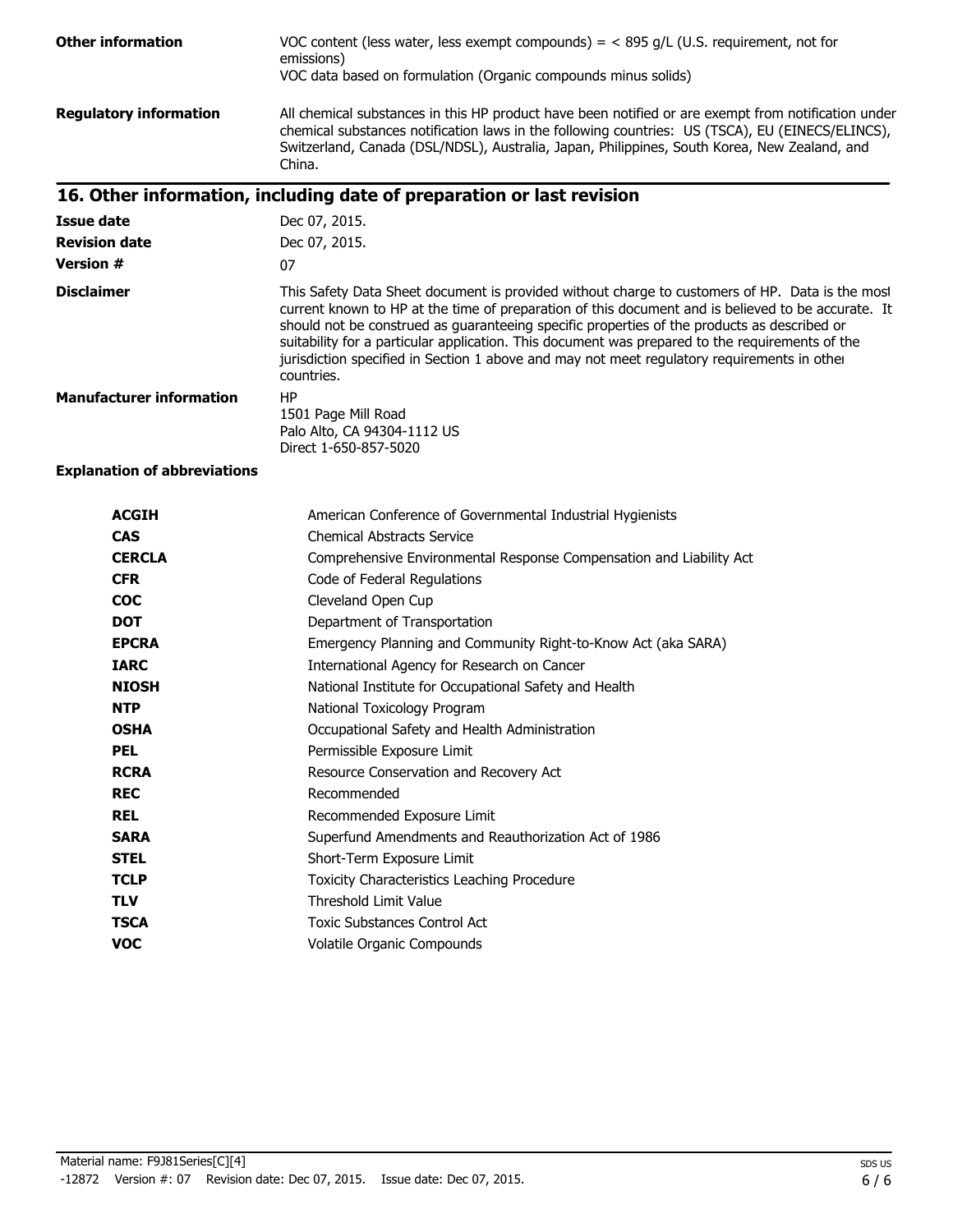

# **SAFETY DATA SHEET**

# **1. Identification**

| <b>Product identifier</b>       | F9J81Series[M][4]                                                                                                                                                                                                                          |
|---------------------------------|--------------------------------------------------------------------------------------------------------------------------------------------------------------------------------------------------------------------------------------------|
| Other means of identification   | Not available.                                                                                                                                                                                                                             |
| <b>Recommended use</b>          | Inkjet printing                                                                                                                                                                                                                            |
| <b>Recommended restrictions</b> | None known.                                                                                                                                                                                                                                |
| <b>Company identification</b>   | HP.<br>1501 Page Mill Road<br>Palo Alto, CA 94304-1112<br>United States<br>Telephone 650-857-5020                                                                                                                                          |
|                                 | HP health effects line<br>(Toll-free within the US) 1-800-457-4209<br>(Direct) 1-760-710-0048<br><b>HP Customer Care Line</b><br>(Toll-free within the US) 1-800-474-6836<br>(Direct) 1-208-323-2551<br>Email: hpcustomer.inguiries@hp.com |

# **2. Hazard(s) identification**

| <b>Physical hazards</b>                      | Not classified.                                                                                                                                                                                                                                                                                                                                                                                                |
|----------------------------------------------|----------------------------------------------------------------------------------------------------------------------------------------------------------------------------------------------------------------------------------------------------------------------------------------------------------------------------------------------------------------------------------------------------------------|
| <b>Health hazards</b>                        | Not classified.                                                                                                                                                                                                                                                                                                                                                                                                |
| <b>Environmental hazards</b>                 | Not classified.                                                                                                                                                                                                                                                                                                                                                                                                |
| <b>OSHA defined hazards</b>                  | Not classified.                                                                                                                                                                                                                                                                                                                                                                                                |
| Label elements                               |                                                                                                                                                                                                                                                                                                                                                                                                                |
| Hazard symbol                                | None.                                                                                                                                                                                                                                                                                                                                                                                                          |
| Signal word                                  | None.                                                                                                                                                                                                                                                                                                                                                                                                          |
| <b>Hazard statement</b>                      | Not available.                                                                                                                                                                                                                                                                                                                                                                                                 |
| <b>Precautionary statement</b>               |                                                                                                                                                                                                                                                                                                                                                                                                                |
| <b>Prevention</b>                            | Not available.                                                                                                                                                                                                                                                                                                                                                                                                 |
| <b>Response</b>                              | Not available.                                                                                                                                                                                                                                                                                                                                                                                                 |
| <b>Storage</b>                               | Not available.                                                                                                                                                                                                                                                                                                                                                                                                 |
| <b>Disposal</b>                              | Not available.                                                                                                                                                                                                                                                                                                                                                                                                 |
| Hazard(s) not otherwise<br>classified (HNOC) | Potential routes of overexposure to this product are skin and eye contact Inhalation of vapor and<br>ingestion are not expected to be significant routes of exposure for this product under normal use<br>conditions. Complete toxicity data are not available for this specific formulation None of the<br>ingredients have been classified as carcinogens according to EU, IARC, MAK, NTP, OSHA or<br>ACGIH. |
| <b>Supplemental information</b>              | This product is not classified as hazardous according to OSHA CFR 1910.1200 (HazCom 2012).                                                                                                                                                                                                                                                                                                                     |

#### **3. Composition/information on ingredients**

| <b>Mixtures</b>                  |                                 |                   |               |
|----------------------------------|---------------------------------|-------------------|---------------|
| <b>Chemical name</b>             | <b>Common name and synonyms</b> | <b>CAS number</b> | $\frac{0}{0}$ |
| Water                            |                                 | 7732-18-5         | 70-85         |
| 1-(2-hydroxyethyl)-2-pyrrolidone |                                 | $3445 - 11 - 2$   | < 10          |
| 2-pyrrolidone                    |                                 | 616-45-5          | < 7.5         |
| Substituted xanthylium salt #1   |                                 | Proprietary       | < 2.5         |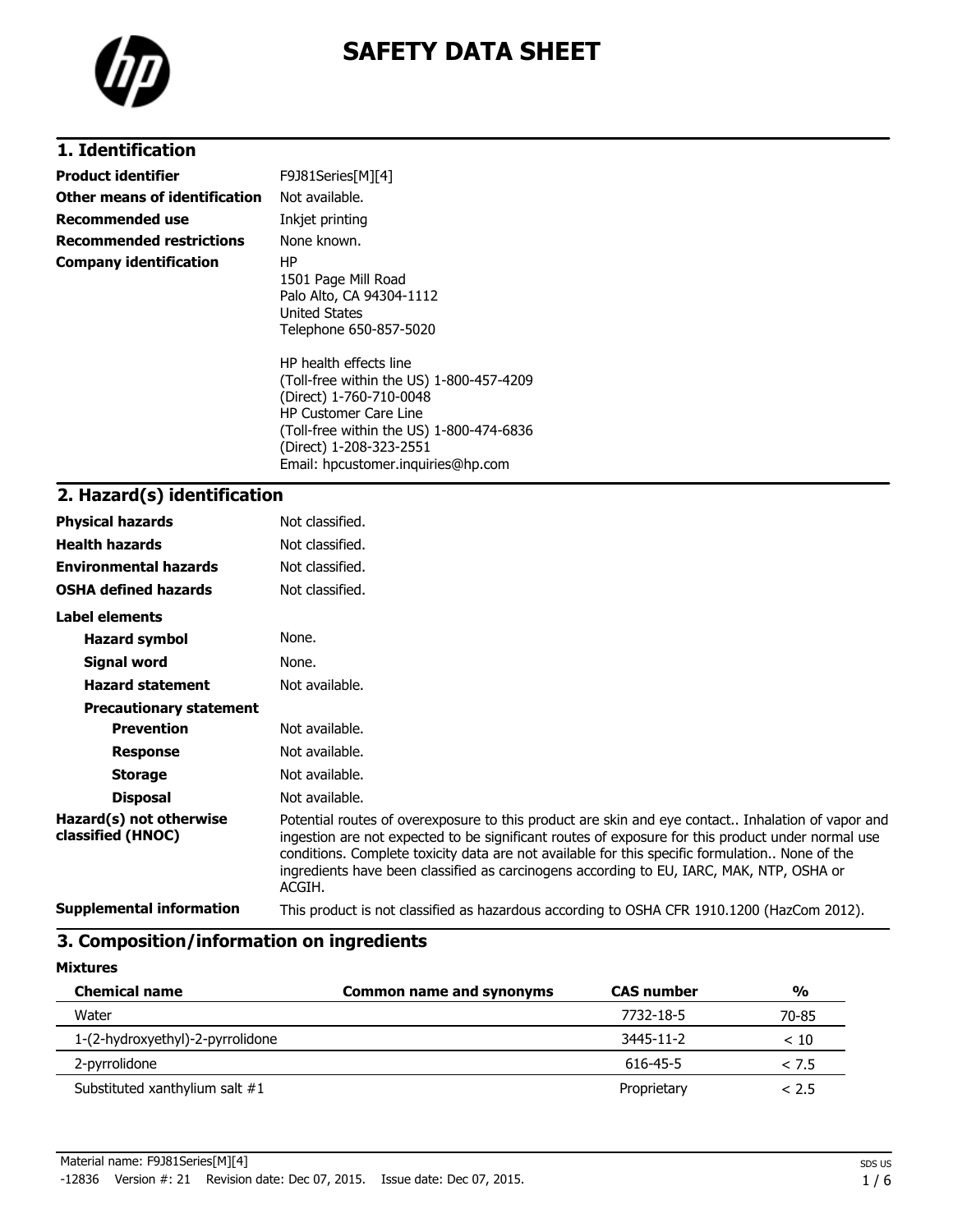| <b>Composition comments</b> | This ink supply contains an aqueous ink formulation.<br>This product has been evaluated using criteria specified in 29 CFR 1910.1200 (Hazard<br>Communication Standard). |
|-----------------------------|--------------------------------------------------------------------------------------------------------------------------------------------------------------------------|
| 4. First-aid measures       |                                                                                                                                                                          |

| <b>Inhalation</b>                                               | Move to fresh air. If symptoms persist, get medical attention.                                                                                                                                     |
|-----------------------------------------------------------------|----------------------------------------------------------------------------------------------------------------------------------------------------------------------------------------------------|
| <b>Skin contact</b>                                             | Wash affected areas thoroughly with mild soap and water. If irritation persists get medical<br>attention.                                                                                          |
| Eye contact                                                     | Do not rub eyes. Immediately flush with large amounts of clean, warm water (low pressure) for at<br>least 15 minutes or until particles are removed. If irritation persists get medical attention. |
| <b>Ingestion</b>                                                | If ingestion of a large amount does occur, seek medical attention.                                                                                                                                 |
| <b>Most important</b><br>symptoms/effects, acute and<br>delayed | Not available.                                                                                                                                                                                     |

# **5. Fire-fighting measures**

| C. Assidentel velopes messeures                                     |                                   |
|---------------------------------------------------------------------|-----------------------------------|
| <b>Specific methods</b>                                             | None established.                 |
| Special protective equipment<br>and precautions for<br>firefighters | Not available.                    |
| <b>Specific hazards arising from</b><br>the chemical                | Refer to section 10.              |
| Unsuitable extinguishing<br>media                                   | None known.                       |
| Suitable extinguishing media                                        | CO2, water, dry chemical, or foam |

#### **6. Accidental release measures**

| <b>Personal precautions,</b><br>protective equipment and<br>emergency procedures | Wear appropriate personal protective equipment.                                                                                                                              |
|----------------------------------------------------------------------------------|------------------------------------------------------------------------------------------------------------------------------------------------------------------------------|
| <b>Methods and materials for</b><br>containment and cleaning up                  | Dike the spilled material, where this is possible. Absorb with inert absorbent such as dry clay, sand<br>or diatomaceous earth, commercial sorbents, or recover using pumps. |
| <b>Environmental precautions</b>                                                 | Do not let product enter drains. Do not flush into surface water or sanitary sewer system.                                                                                   |
| <b>T</b> Handling and above an                                                   |                                                                                                                                                                              |

#### **7. Handling and storage**

| <b>Precautions for safe handling</b>                                      | Avoid contact with skin, eyes and clothing.                               |
|---------------------------------------------------------------------------|---------------------------------------------------------------------------|
| Conditions for safe storage,<br>including any<br><i>incompatibilities</i> | Keep out of the reach of children. Keep away from excessive heat or cold. |

# **8. Exposure controls/personal protection**

| <b>Occupational exposure limits</b><br><b>Biological limit values</b><br><b>Exposure quidelines</b><br><b>Appropriate engineering</b><br><b>controls</b> | No exposure limits noted for ingredient(s).<br>No biological exposure limits noted for the ingredient(s).<br>Exposure limits have not been established for this product.<br>Use in a well ventilated area. |
|----------------------------------------------------------------------------------------------------------------------------------------------------------|------------------------------------------------------------------------------------------------------------------------------------------------------------------------------------------------------------|
| Eye/face protection                                                                                                                                      | Individual protection measures, such as personal protective equipment<br>Not available.                                                                                                                    |
| <b>Skin protection</b><br><b>Hand protection</b><br><b>Other</b><br><b>Respiratory protection</b><br><b>Thermal hazards</b>                              | Not available.<br>Not available.<br>Not available.<br>Not available.                                                                                                                                       |
| <b>General hygiene</b><br>considerations                                                                                                                 | Handle in accordance with good industrial hygiene and safety practice.                                                                                                                                     |

# **9. Physical and chemical properties**

#### **Appearance**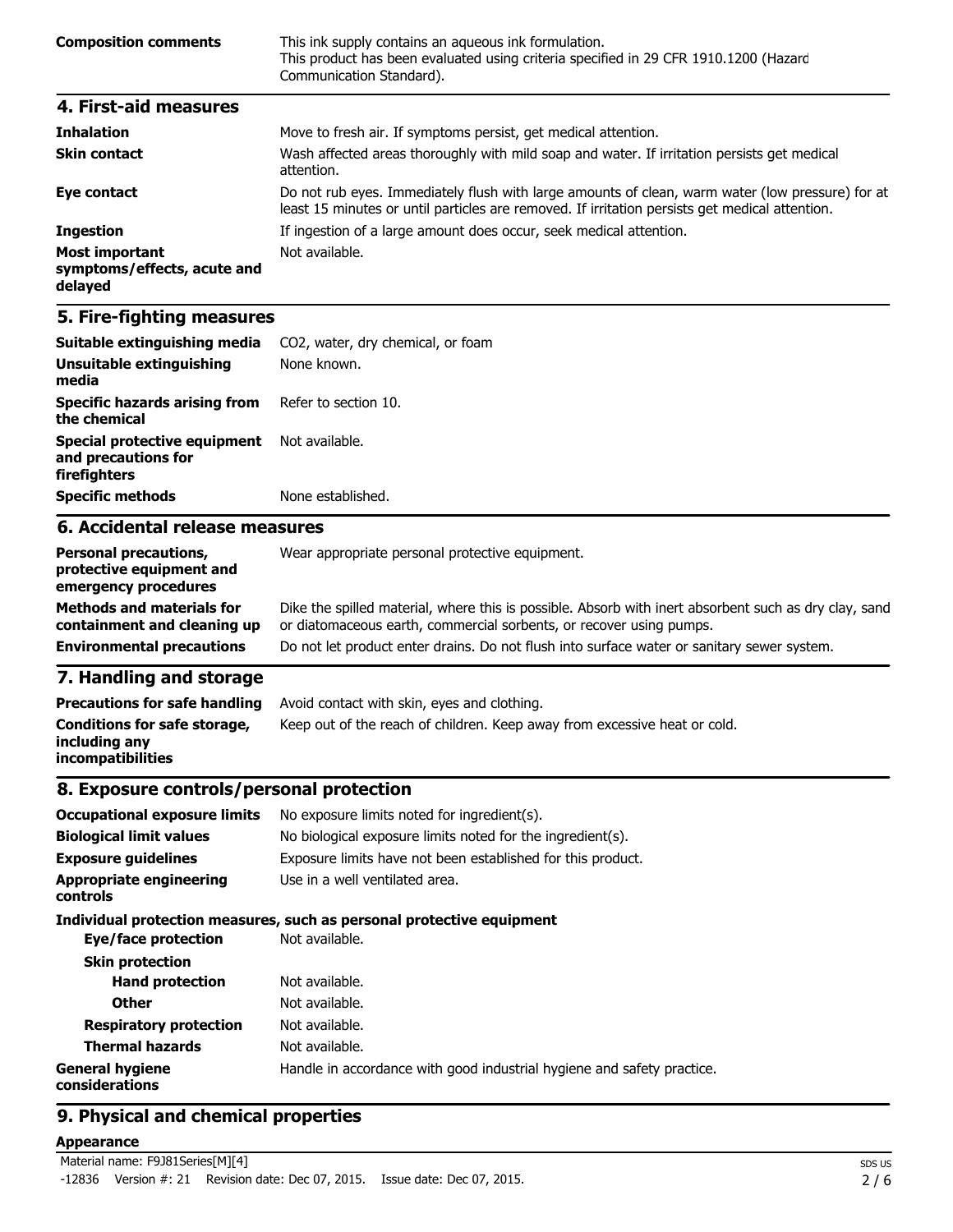| <b>Physical state</b>                               | Not available.                                            |  |
|-----------------------------------------------------|-----------------------------------------------------------|--|
| Color                                               | Magenta                                                   |  |
| Odor                                                | Not available.                                            |  |
| <b>Odor threshold</b>                               | Not available.                                            |  |
| pН                                                  | $7 - 7.6$                                                 |  |
| <b>Melting point/freezing point</b>                 | Not available.                                            |  |
| Initial boiling point and<br>boiling range          | Not determined                                            |  |
| <b>Flash point</b>                                  | > 200.0 °F (> 93.3 °C) Setaflash Closed Tester            |  |
| <b>Evaporation rate</b>                             | Not determined                                            |  |
| <b>Flammability (solid, gas)</b>                    | Not available.                                            |  |
| <b>Upper/lower flammability or explosive limits</b> |                                                           |  |
| <b>Flammability limit - lower</b><br>(%)            | Not determined                                            |  |
| <b>Flammability limit -</b><br>upper $(% )$         | Not available.                                            |  |
| <b>Explosive limit - lower</b><br>(9/6)             | Not available.                                            |  |
| <b>Explosive limit - upper</b><br>(%)               | Not available.                                            |  |
| Vapor pressure                                      | Not determined                                            |  |
| Solubility(ies)                                     |                                                           |  |
| <b>Solubility (water)</b>                           | Soluble in water                                          |  |
| <b>Partition coefficient</b><br>(n-octanol/water)   | Not available.                                            |  |
| <b>Auto-ignition temperature</b>                    | Not available.                                            |  |
| <b>Decomposition temperature</b>                    | Not available.                                            |  |
| <b>Viscosity</b>                                    | 2 cp                                                      |  |
| <b>Other information</b>                            |                                                           |  |
| <b>Specific gravity</b>                             | $1 - 1.2$                                                 |  |
| <b>Other information</b>                            | For other VOC regulatory data/information see Section 15. |  |
| VOC (Weight %)                                      | 191 g/L EPA Method 24                                     |  |

# **10. Stability and reactivity**

| <b>Reactivity</b>                            | Not available.                                                                                                                                   |
|----------------------------------------------|--------------------------------------------------------------------------------------------------------------------------------------------------|
| <b>Chemical stability</b>                    | Stable under recommended storage conditions.                                                                                                     |
| <b>Possibility of hazardous</b><br>reactions | Will not occur.                                                                                                                                  |
| <b>Conditions to avoid</b>                   | Not available.                                                                                                                                   |
| <b>Incompatible materials</b>                | Incompatible with strong bases and oxidizing agents.                                                                                             |
| <b>Hazardous decomposition</b><br>products   | Upon decomposition, this product may yield gaseous nitrogen oxides, carbon monoxide, carbon<br>dioxide and/or low molecular weight hydrocarbons. |

# **11. Toxicological information**

| Symptoms related to the<br>physical, chemical and<br>toxicological characteristics | Not available.                                                    |  |
|------------------------------------------------------------------------------------|-------------------------------------------------------------------|--|
| <b>Information on toxicological effects</b>                                        |                                                                   |  |
| <b>Acute toxicity</b>                                                              | Based on available data, the classification criteria are not met. |  |
| <b>Skin corrosion/irritation</b>                                                   | Based on available data, the classification criteria are not met. |  |
| Serious eye damage/eye<br>irritation                                               | Based on available data, the classification criteria are not met. |  |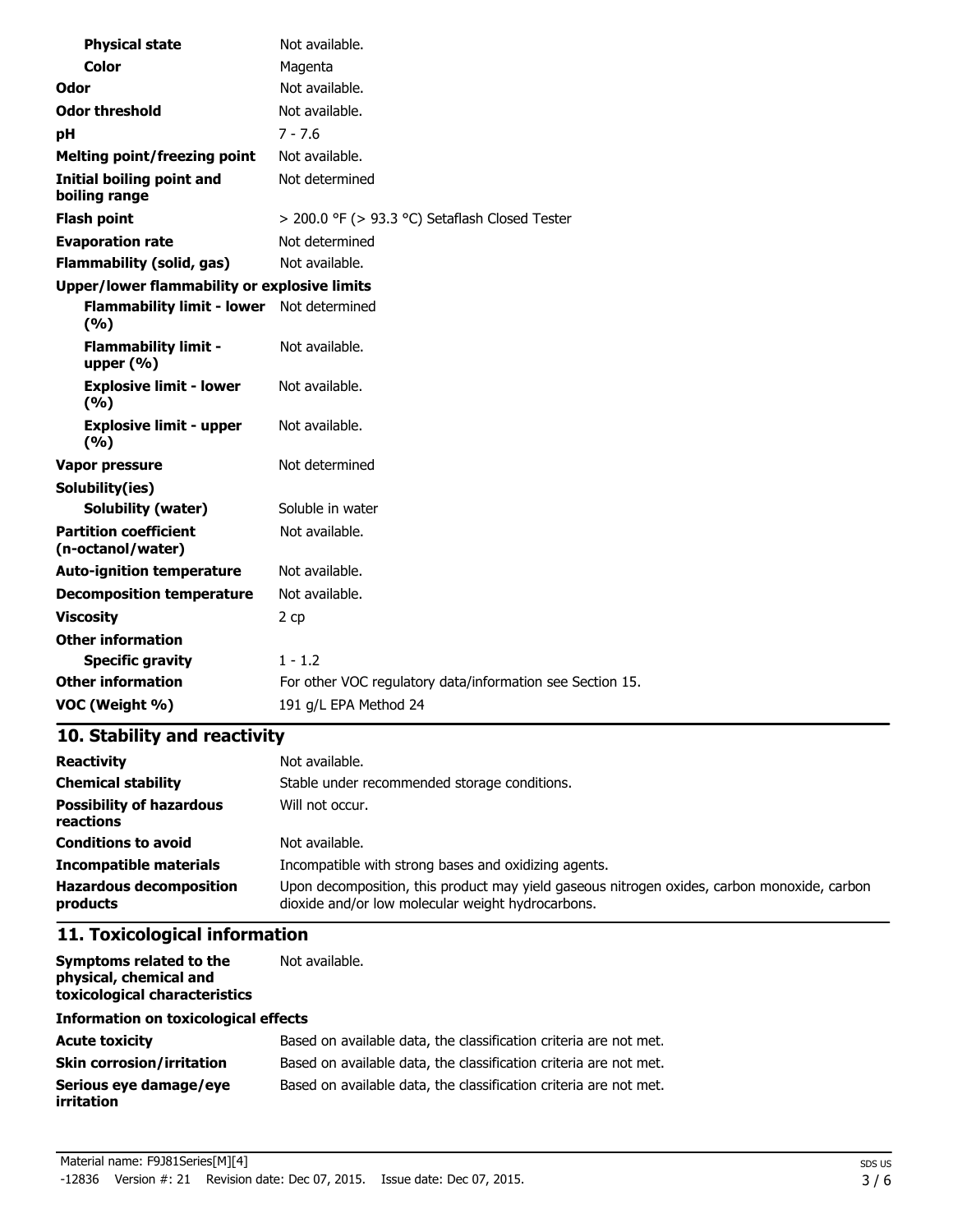| Respiratory or skin sensitization                            |                                                                   |                                                                                                                                                                 |                                                                                                                                                                                                           |  |
|--------------------------------------------------------------|-------------------------------------------------------------------|-----------------------------------------------------------------------------------------------------------------------------------------------------------------|-----------------------------------------------------------------------------------------------------------------------------------------------------------------------------------------------------------|--|
| <b>Respiratory sensitization</b>                             |                                                                   | Based on available data, the classification criteria are not met.                                                                                               |                                                                                                                                                                                                           |  |
| <b>Skin sensitization</b>                                    |                                                                   | Based on available data, the classification criteria are not met.                                                                                               |                                                                                                                                                                                                           |  |
| <b>Germ cell mutagenicity</b>                                |                                                                   | Based on available data, the classification criteria are not met.                                                                                               |                                                                                                                                                                                                           |  |
| Carcinogenicity                                              | Based on available data, the classification criteria are not met. |                                                                                                                                                                 |                                                                                                                                                                                                           |  |
| <b>Reproductive toxicity</b>                                 |                                                                   | Based on available data, the classification criteria are not met.                                                                                               |                                                                                                                                                                                                           |  |
| Specific target organ toxicity<br>- single exposure          |                                                                   | Based on available data, the classification criteria are not met.                                                                                               |                                                                                                                                                                                                           |  |
| <b>Specific target organ toxicity</b><br>- repeated exposure |                                                                   | Based on available data, the classification criteria are not met.                                                                                               |                                                                                                                                                                                                           |  |
| <b>Aspiration hazard</b>                                     |                                                                   | Based on available data, the classification criteria are not met.                                                                                               |                                                                                                                                                                                                           |  |
| <b>Further information</b>                                   |                                                                   | Complete toxicity data are not available for this specific formulation<br>Refer to Section 2 for potential health effects and Section 4 for first aid measures. |                                                                                                                                                                                                           |  |
| <b>Components</b>                                            | <b>Species</b>                                                    |                                                                                                                                                                 | <b>Test Results</b>                                                                                                                                                                                       |  |
| 2-pyrrolidone (CAS 616-45-5)                                 |                                                                   |                                                                                                                                                                 |                                                                                                                                                                                                           |  |
| <b>Acute</b>                                                 |                                                                   |                                                                                                                                                                 |                                                                                                                                                                                                           |  |
| <b>Oral</b>                                                  |                                                                   |                                                                                                                                                                 |                                                                                                                                                                                                           |  |
| LD50                                                         | Guinea pig                                                        |                                                                                                                                                                 | 6500 mg/kg                                                                                                                                                                                                |  |
|                                                              | Rat                                                               |                                                                                                                                                                 | 6500 mg/kg                                                                                                                                                                                                |  |
| Substituted xanthylium salt #1 (CAS Proprietary)             |                                                                   |                                                                                                                                                                 |                                                                                                                                                                                                           |  |
| Acute                                                        |                                                                   |                                                                                                                                                                 |                                                                                                                                                                                                           |  |
| <b>Oral</b>                                                  |                                                                   |                                                                                                                                                                 |                                                                                                                                                                                                           |  |
| LD50                                                         | Rat                                                               |                                                                                                                                                                 | $\epsilon$ = 10000 mg/kg                                                                                                                                                                                  |  |
|                                                              |                                                                   |                                                                                                                                                                 |                                                                                                                                                                                                           |  |
| 12. Ecological information                                   |                                                                   |                                                                                                                                                                 |                                                                                                                                                                                                           |  |
| <b>Aquatic toxicity</b>                                      |                                                                   | Not expected to be harmful to aquatic organisms.                                                                                                                |                                                                                                                                                                                                           |  |
| <b>Ecotoxicity</b>                                           |                                                                   |                                                                                                                                                                 |                                                                                                                                                                                                           |  |
| <b>Product</b>                                               |                                                                   | <b>Species</b>                                                                                                                                                  | <b>Test Results</b>                                                                                                                                                                                       |  |
| F9J81Series[M][4] (CAS Mixture)                              |                                                                   |                                                                                                                                                                 |                                                                                                                                                                                                           |  |
| <b>Aquatic</b>                                               |                                                                   |                                                                                                                                                                 |                                                                                                                                                                                                           |  |
| Acute                                                        |                                                                   |                                                                                                                                                                 |                                                                                                                                                                                                           |  |
| Fish                                                         | <b>LC50</b>                                                       | Fathead minnow (Pimephales promelas) > 750 mg/l, 96 hours                                                                                                       |                                                                                                                                                                                                           |  |
| <b>Components</b>                                            |                                                                   | <b>Species</b>                                                                                                                                                  | <b>Test Results</b>                                                                                                                                                                                       |  |
| 2-pyrrolidone (CAS 616-45-5)                                 |                                                                   |                                                                                                                                                                 |                                                                                                                                                                                                           |  |
| <b>Aquatic</b><br>Crustacea                                  |                                                                   |                                                                                                                                                                 |                                                                                                                                                                                                           |  |
|                                                              | EC <sub>50</sub>                                                  | Water flea (Daphnia pulex)                                                                                                                                      | 13.21 mg/l, 48 hours                                                                                                                                                                                      |  |
| <b>Persistence and degradability</b>                         | Not available.                                                    |                                                                                                                                                                 |                                                                                                                                                                                                           |  |
| <b>Bioaccumulative potential</b>                             | Not available.                                                    |                                                                                                                                                                 |                                                                                                                                                                                                           |  |
| Partition coefficient n-octanol / water (log Kow)            |                                                                   |                                                                                                                                                                 |                                                                                                                                                                                                           |  |
| 2-pyrrolidone                                                |                                                                   | $-0.85$                                                                                                                                                         |                                                                                                                                                                                                           |  |
| <b>Mobility in soil</b>                                      | Not available.                                                    |                                                                                                                                                                 |                                                                                                                                                                                                           |  |
| <b>Other adverse effects</b>                                 | Not available.                                                    |                                                                                                                                                                 |                                                                                                                                                                                                           |  |
| 13. Disposal considerations                                  |                                                                   |                                                                                                                                                                 |                                                                                                                                                                                                           |  |
| <b>Disposal instructions</b>                                 | Regulations.                                                      | Do not allow this material to drain into sewers/water supplies.<br>Dispose of waste material according to Local, State, Federal, and Provincial Environmental   |                                                                                                                                                                                                           |  |
|                                                              |                                                                   |                                                                                                                                                                 | HP's Planet Partners (trademark) supplies recycling program enables simple, convenient recycling of<br>HP original inkjet and LaserJet supplies. For more information and to determine if this service is |  |

available in your location, please visit http://www.hp.com/recycle.

Material name: F9J81Series[M][4] -12836 Version #: 21 Revision date: Dec 07, 2015. Issue date: Dec 07, 2015.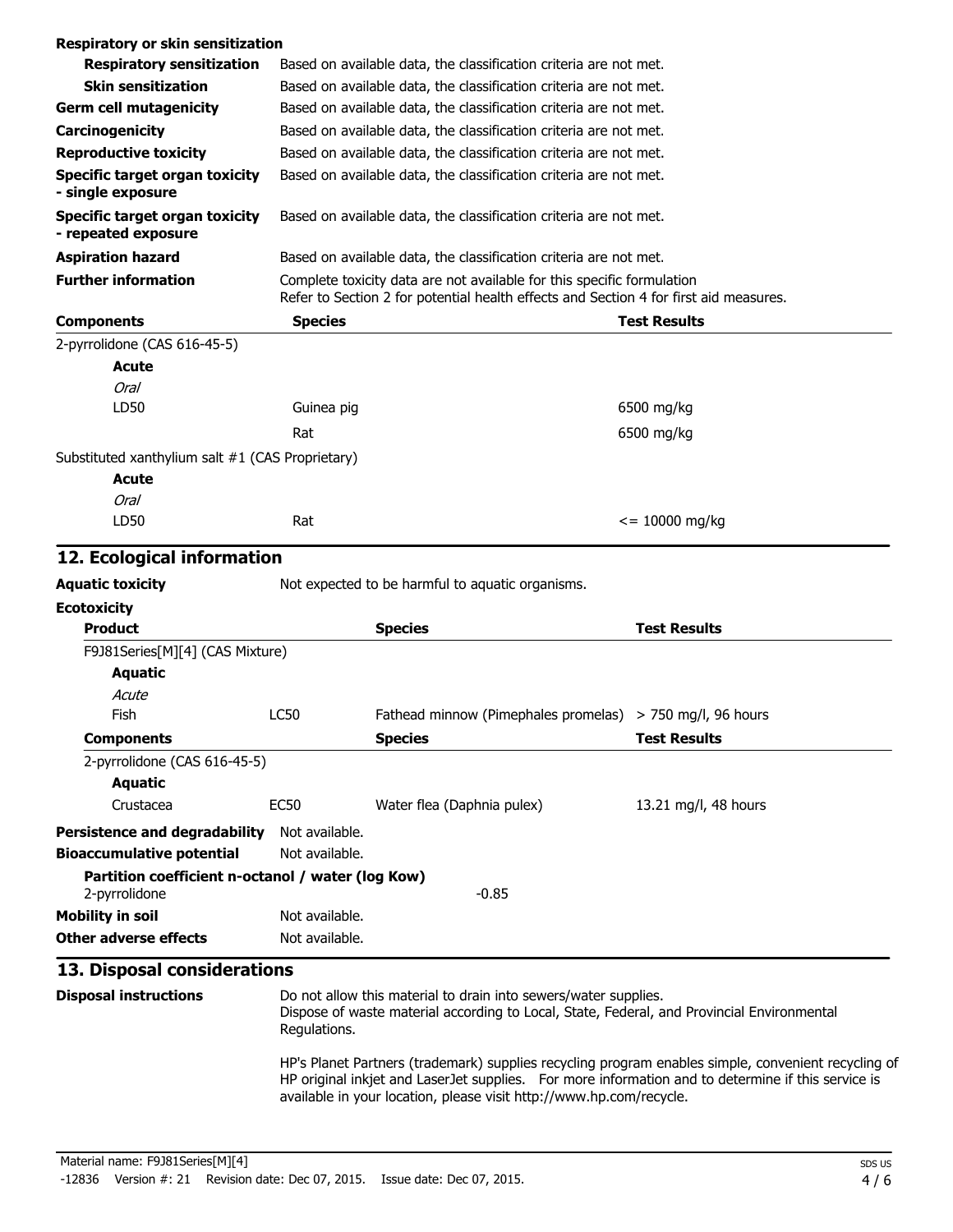# **14. Transport information**

#### **DOT**

Not regulated as dangerous goods.

#### **IATA**

Not regulated as dangerous goods.

#### **IMDG**

Not regulated as dangerous goods.

# **ADR**

Not regulated as dangerous goods.

**Further information** Not a dangerous good under DOT, IATA, ADR, IMDG, or RID.

# **15. Regulatory information**

| <b>US federal regulations</b>                         | US TSCA 12(b): Does not contain listed chemicals. A substance in this product is the subject of a<br>Significant New Use Rule (SNUR) at 40CFR721.10460. The Significant New Use(s) for this<br>substance (P03-307) is that it may not be manufactured or processed as a powder and must be<br>used in the manner prescribed in the premanufacture notification<br>TSCA 12(b) Components: Once per country reporting is required. The SNUR substance is present at<br>1 percent or greater in the final product. |
|-------------------------------------------------------|-----------------------------------------------------------------------------------------------------------------------------------------------------------------------------------------------------------------------------------------------------------------------------------------------------------------------------------------------------------------------------------------------------------------------------------------------------------------------------------------------------------------|
|                                                       | TSCA Section 12(b) Export Notification (40 CFR 707, Subpt. D)                                                                                                                                                                                                                                                                                                                                                                                                                                                   |
| Not regulated.                                        |                                                                                                                                                                                                                                                                                                                                                                                                                                                                                                                 |
| <b>CERCLA Hazardous Substance List (40 CFR 302.4)</b> |                                                                                                                                                                                                                                                                                                                                                                                                                                                                                                                 |
| Not listed.                                           |                                                                                                                                                                                                                                                                                                                                                                                                                                                                                                                 |
| <b>SARA 304 Emergency release notification</b>        |                                                                                                                                                                                                                                                                                                                                                                                                                                                                                                                 |
| Not regulated.                                        | OSHA Specifically Regulated Substances (29 CFR 1910.1001-1050)                                                                                                                                                                                                                                                                                                                                                                                                                                                  |
| Not listed.                                           |                                                                                                                                                                                                                                                                                                                                                                                                                                                                                                                 |
|                                                       | <b>Superfund Amendments and Reauthorization Act of 1986 (SARA)</b>                                                                                                                                                                                                                                                                                                                                                                                                                                              |
| <b>Hazard categories</b>                              | Immediate Hazard - No<br>Delaved Hazard - No<br>Fire Hazard - No<br>Pressure Hazard - No<br>Reactivity Hazard - No                                                                                                                                                                                                                                                                                                                                                                                              |
| <b>SARA 302 Extremely hazardous substance</b>         |                                                                                                                                                                                                                                                                                                                                                                                                                                                                                                                 |
| Not listed.                                           |                                                                                                                                                                                                                                                                                                                                                                                                                                                                                                                 |
| <b>SARA 311/312</b><br><b>Hazardous chemical</b>      | No                                                                                                                                                                                                                                                                                                                                                                                                                                                                                                              |
| <b>Other federal regulations</b>                      |                                                                                                                                                                                                                                                                                                                                                                                                                                                                                                                 |
| <b>Safe Drinking Water Act</b><br>(SDWA)              | Not regulated.                                                                                                                                                                                                                                                                                                                                                                                                                                                                                                  |
| US state regulations                                  |                                                                                                                                                                                                                                                                                                                                                                                                                                                                                                                 |
| US. Massachusetts RTK - Substance List                |                                                                                                                                                                                                                                                                                                                                                                                                                                                                                                                 |
| 2-pyrrolidone (CAS 616-45-5)                          | US. New Jersey Worker and Community Right-to-Know Act                                                                                                                                                                                                                                                                                                                                                                                                                                                           |
| Not listed.                                           |                                                                                                                                                                                                                                                                                                                                                                                                                                                                                                                 |
|                                                       | US. Pennsylvania Worker and Community Right-to-Know Law                                                                                                                                                                                                                                                                                                                                                                                                                                                         |
| 2-pyrrolidone (CAS 616-45-5)                          |                                                                                                                                                                                                                                                                                                                                                                                                                                                                                                                 |
| <b>US. Rhode Island RTK</b>                           |                                                                                                                                                                                                                                                                                                                                                                                                                                                                                                                 |
| Not regulated.                                        |                                                                                                                                                                                                                                                                                                                                                                                                                                                                                                                 |
| <b>US. California Proposition 65</b><br>Not Listed.   |                                                                                                                                                                                                                                                                                                                                                                                                                                                                                                                 |
| <b>Other information</b>                              | VOC content (less water, less exempt compounds) = $763$ g/L (U.S. requirement, not for emissions)                                                                                                                                                                                                                                                                                                                                                                                                               |
|                                                       | VOC data based on formulation (Organic compounds minus solids)                                                                                                                                                                                                                                                                                                                                                                                                                                                  |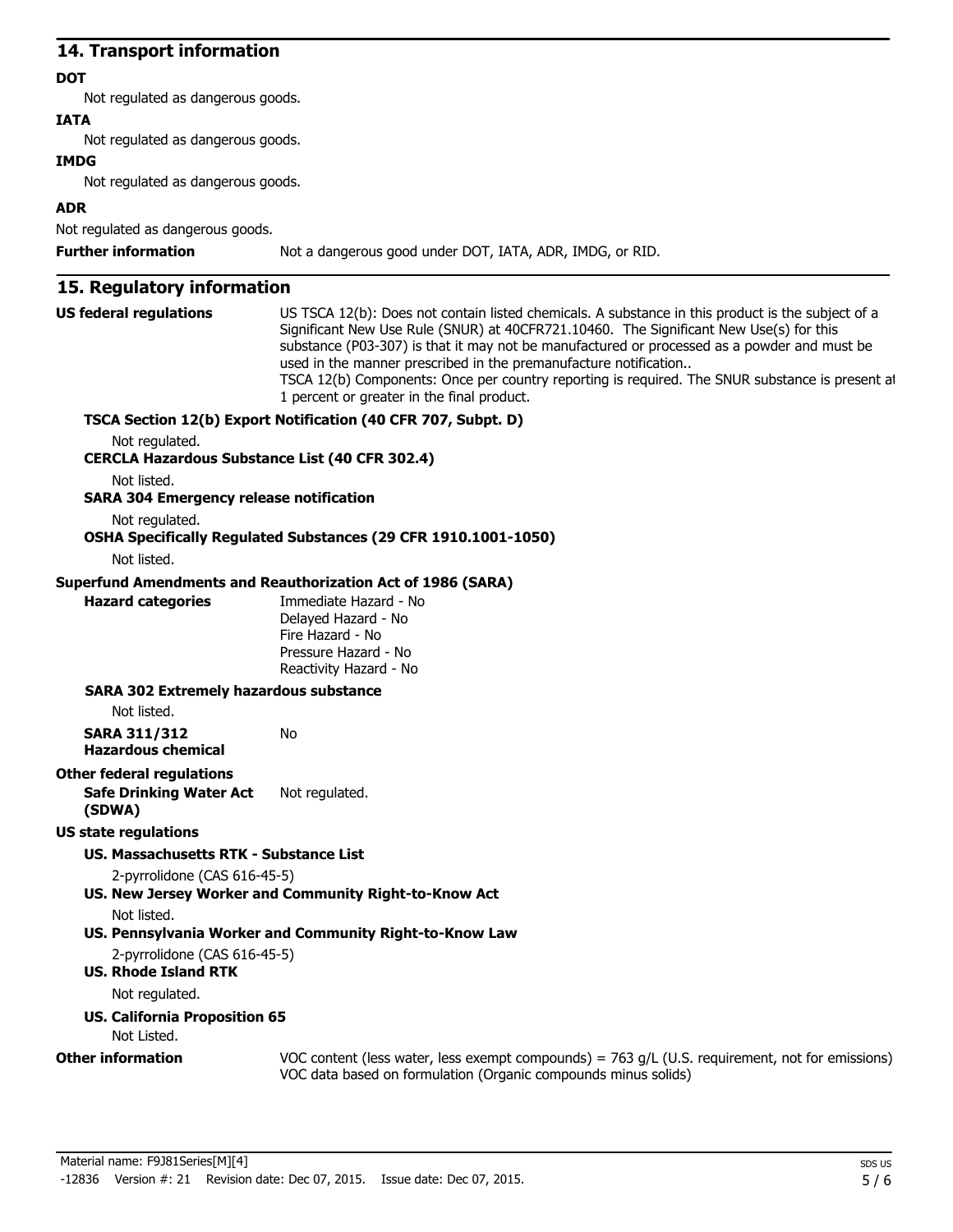Regulatory information All chemical substances in this HP product have been notified or are exempt from notification under chemical substances notification laws in the following countries: US (TSCA), EU (EINECS/ELINCS), Switzerland, Canada (DSL/NDSL), Australia, Japan, Philippines, South Korea, New Zealand, and China.

# **16. Other information, including date of preparation or last revision**

| <b>Issue date</b>               | Dec 07, 2015.                                                                                                                                                                                                                                                                                                                                                                                                                                                                                                        |
|---------------------------------|----------------------------------------------------------------------------------------------------------------------------------------------------------------------------------------------------------------------------------------------------------------------------------------------------------------------------------------------------------------------------------------------------------------------------------------------------------------------------------------------------------------------|
| <b>Revision date</b>            | Dec 07, 2015.                                                                                                                                                                                                                                                                                                                                                                                                                                                                                                        |
| <b>Version #</b>                | 21                                                                                                                                                                                                                                                                                                                                                                                                                                                                                                                   |
| <b>Disclaimer</b>               | This Safety Data Sheet document is provided without charge to customers of HP. Data is the most<br>current known to HP at the time of preparation of this document and is believed to be accurate. It<br>should not be construed as guaranteeing specific properties of the products as described or<br>suitability for a particular application. This document was prepared to the requirements of the<br>jurisdiction specified in Section 1 above and may not meet regulatory requirements in other<br>countries. |
| <b>Manufacturer information</b> | HP<br>1501 Page Mill Road<br>Palo Alto, CA 94304-1112 US<br>Direct 1-650-857-5020                                                                                                                                                                                                                                                                                                                                                                                                                                    |

#### **Explanation of abbreviations**

| <b>ACGIH</b>  | American Conference of Governmental Industrial Hygienists           |
|---------------|---------------------------------------------------------------------|
| <b>CAS</b>    | <b>Chemical Abstracts Service</b>                                   |
| <b>CERCLA</b> | Comprehensive Environmental Response Compensation and Liability Act |
| <b>CFR</b>    | Code of Federal Regulations                                         |
| <b>COC</b>    | Cleveland Open Cup                                                  |
| <b>DOT</b>    | Department of Transportation                                        |
| <b>EPCRA</b>  | Emergency Planning and Community Right-to-Know Act (aka SARA)       |
| <b>IARC</b>   | International Agency for Research on Cancer                         |
| <b>NIOSH</b>  | National Institute for Occupational Safety and Health               |
| <b>NTP</b>    | National Toxicology Program                                         |
| <b>OSHA</b>   | Occupational Safety and Health Administration                       |
| <b>PEL</b>    | Permissible Exposure Limit                                          |
| <b>RCRA</b>   | Resource Conservation and Recovery Act                              |
| <b>REC</b>    | Recommended                                                         |
| <b>REL</b>    | Recommended Exposure Limit                                          |
| <b>SARA</b>   | Superfund Amendments and Reauthorization Act of 1986                |
| <b>STEL</b>   | Short-Term Exposure Limit                                           |
| <b>TCLP</b>   | <b>Toxicity Characteristics Leaching Procedure</b>                  |
| <b>TLV</b>    | Threshold Limit Value                                               |
| <b>TSCA</b>   | Toxic Substances Control Act                                        |
| <b>VOC</b>    | Volatile Organic Compounds                                          |
|               |                                                                     |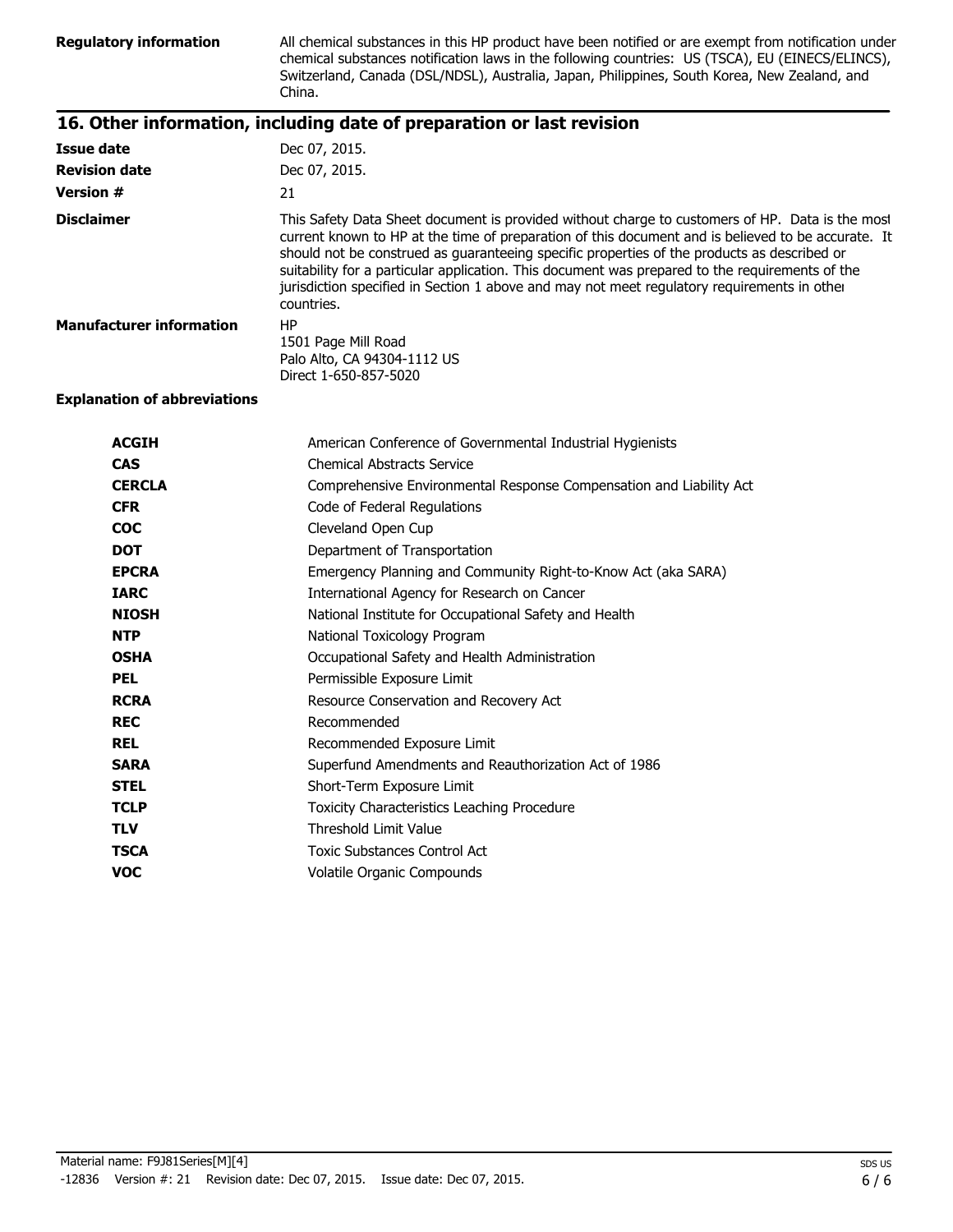# **SAFETY DATA SHEET**

# **1. Identification**

| <b>Product identifier</b>       | F9J81Series[Y][4]                                                                                                                                                                                                                                                                                                                               |
|---------------------------------|-------------------------------------------------------------------------------------------------------------------------------------------------------------------------------------------------------------------------------------------------------------------------------------------------------------------------------------------------|
| Other means of identification   | Not available.                                                                                                                                                                                                                                                                                                                                  |
| <b>Recommended use</b>          | Inkjet printing                                                                                                                                                                                                                                                                                                                                 |
| <b>Recommended restrictions</b> | None known.                                                                                                                                                                                                                                                                                                                                     |
| <b>Company identification</b>   | HP.<br>1501 Page Mill Road<br>Palo Alto, CA 94304-1112<br>United States<br>Telephone 650-857-5020<br>HP health effects line<br>(Toll-free within the US) 1-800-457-4209<br>(Direct) 1-760-710-0048<br><b>HP Customer Care Line</b><br>(Toll-free within the US) 1-800-474-6836<br>(Direct) 1-208-323-2551<br>Email: hpcustomer.inguiries@hp.com |

### **2. Hazard(s) identification**

| <b>Physical hazards</b>                      | Not classified.                                                                                                                                                                                                                                                                                |
|----------------------------------------------|------------------------------------------------------------------------------------------------------------------------------------------------------------------------------------------------------------------------------------------------------------------------------------------------|
| <b>Health hazards</b>                        | Not classified.                                                                                                                                                                                                                                                                                |
| <b>Environmental hazards</b>                 | Not classified.                                                                                                                                                                                                                                                                                |
| <b>OSHA defined hazards</b>                  | Not classified.                                                                                                                                                                                                                                                                                |
| <b>Label elements</b>                        |                                                                                                                                                                                                                                                                                                |
| <b>Hazard symbol</b>                         | None.                                                                                                                                                                                                                                                                                          |
| Signal word                                  | None.                                                                                                                                                                                                                                                                                          |
| <b>Hazard statement</b>                      | Not available.                                                                                                                                                                                                                                                                                 |
| <b>Precautionary statement</b>               |                                                                                                                                                                                                                                                                                                |
| <b>Prevention</b>                            | Not available.                                                                                                                                                                                                                                                                                 |
| <b>Response</b>                              | Not available.                                                                                                                                                                                                                                                                                 |
| <b>Storage</b>                               | Not available.                                                                                                                                                                                                                                                                                 |
| <b>Disposal</b>                              | Not available.                                                                                                                                                                                                                                                                                 |
| Hazard(s) not otherwise<br>classified (HNOC) | Potential routes of overexposure to this product are skin and eye contact. Inhalation of vapor and<br>ingestion are not expected to be significant routes of exposure for this product under normal use<br>conditions. Complete toxicity data are not available for this specific formulation. |
| <b>Supplemental information</b>              | This product is not classified as hazardous according to OSHA CFR 1910.1200 (HazCom 2012).                                                                                                                                                                                                     |

### **3. Composition/information on ingredients**

**Mixtures**

| <b>Chemical name</b>                            | <b>Common name and synonyms</b> | <b>CAS number</b> | $\frac{0}{0}$ |
|-------------------------------------------------|---------------------------------|-------------------|---------------|
| Water                                           |                                 | 7732-18-5         | 70-85         |
| 1-(2-hydroxyethyl)-2-pyrrolidone                |                                 | 3445-11-2         | < 10          |
| 2-pyrrolidone                                   |                                 | 616-45-5          | < 7.5         |
| Substituted naphthalenesulfonate<br>salt $# 13$ |                                 | Proprietary       | $\leq 5$      |

**Composition comments** This ink supply contains an aqueous ink formulation.

This product has been evaluated using criteria specified in 29 CFR 1910.1200 (Hazard Communication Standard).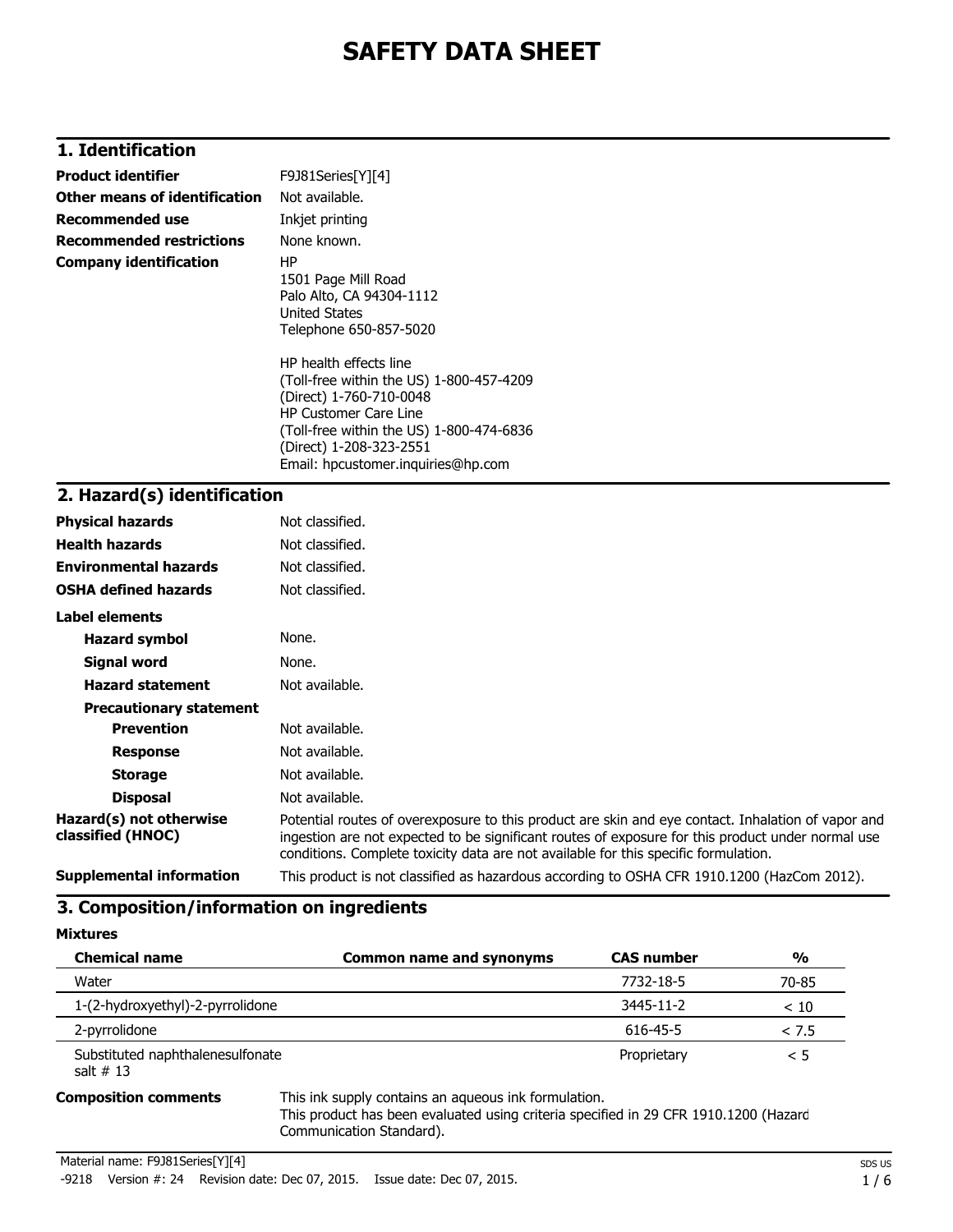#### **4. First-aid measures Inhalation** Move to fresh air. If symptoms persist, get medical attention. **Skin contact** Wash affected areas thoroughly with mild soap and water. If irritation persists get medical attention. **Eye contact** Do not rub eyes. Immediately flush with large amounts of clean, warm water (low pressure) for at least 15 minutes or until particles are removed. If irritation persists get medical attention. **Ingestion** If ingestion of a large amount does occur, seek medical attention. **Most important symptoms/effects, acute and delayed** Not available.

### **5. Fire-fighting measures**

| firefighters<br><b>Specific methods</b>              | None established.                              |
|------------------------------------------------------|------------------------------------------------|
| Special protective equipment<br>and precautions for  | Not available.                                 |
| <b>Specific hazards arising from</b><br>the chemical | Not applicable.                                |
| Unsuitable extinguishing<br>media                    | None known.                                    |
| Suitable extinguishing media                         | CO <sub>2</sub> , water, dry chemical, or foam |

### **6. Accidental release measures**

| <b>Personal precautions,</b><br>protective equipment and<br>emergency procedures | Wear appropriate personal protective equipment.                                                                                                                              |
|----------------------------------------------------------------------------------|------------------------------------------------------------------------------------------------------------------------------------------------------------------------------|
| <b>Methods and materials for</b><br>containment and cleaning up                  | Dike the spilled material, where this is possible. Absorb with inert absorbent such as dry clay, sand<br>or diatomaceous earth, commercial sorbents, or recover using pumps. |
| <b>Environmental precautions</b>                                                 | Do not let product enter drains. Do not flush into surface water or sanitary sewer system.                                                                                   |

### **7. Handling and storage**

|                                               | <b>Precautions for safe handling</b> Avoid contact with skin, eyes and clothing. |
|-----------------------------------------------|----------------------------------------------------------------------------------|
| Conditions for safe storage,<br>includina anv | Keep out of the reach of children. Keep away from excessive heat or cold.        |
| incompatibilities                             |                                                                                  |

#### **8. Exposure controls/personal protection**

| <b>Occupational exposure limits</b>        | No exposure limits noted for ingredient(s).                            |
|--------------------------------------------|------------------------------------------------------------------------|
| <b>Biological limit values</b>             | No biological exposure limits noted for the ingredient(s).             |
| <b>Exposure guidelines</b>                 | Exposure limits have not been established for this product.            |
| <b>Appropriate engineering</b><br>controls | Use in a well ventilated area.                                         |
|                                            | Individual protection measures, such as personal protective equipment  |
| Eye/face protection                        | Not available.                                                         |
| <b>Skin protection</b>                     |                                                                        |
| <b>Hand protection</b>                     | Not available.                                                         |
| <b>Other</b>                               | Not available.                                                         |
| <b>Respiratory protection</b>              | Not available.                                                         |
| <b>Thermal hazards</b>                     | Not available.                                                         |
| <b>General hygiene</b><br>considerations   | Handle in accordance with good industrial hygiene and safety practice. |
|                                            |                                                                        |

# **9. Physical and chemical properties**

| <b>Appearance</b> |
|-------------------|
|-------------------|

| <b>Physical state</b> | Not available. |
|-----------------------|----------------|
| Color                 | Yellow         |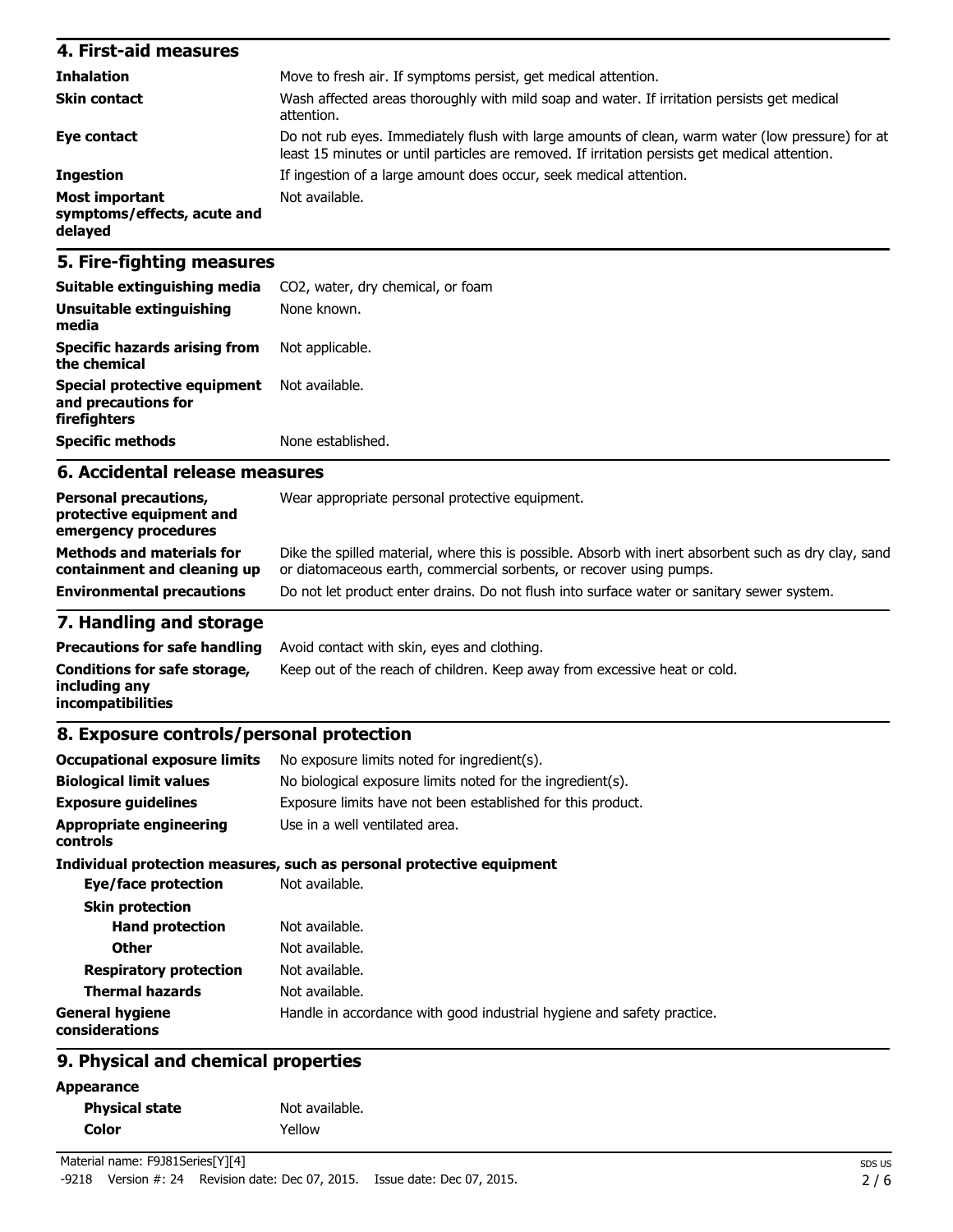| Odor                                                      | Not available.                                            |
|-----------------------------------------------------------|-----------------------------------------------------------|
| <b>Odor threshold</b>                                     | Not available.                                            |
| pH                                                        | $7.1 - 7.7$                                               |
| <b>Melting point/freezing point</b>                       | Not available.                                            |
| Initial boiling point and<br>boiling range                | Not determined                                            |
| <b>Flash point</b>                                        | > 200.0 °F (> 93.3 °C) Setaflash Closed Tester            |
| <b>Evaporation rate</b>                                   | Not determined                                            |
| <b>Flammability (solid, gas)</b>                          | Not available.                                            |
| Upper/lower flammability or explosive limits              |                                                           |
| <b>Flammability limit - lower</b> Not determined<br>(9/6) |                                                           |
| <b>Flammability limit -</b><br>upper $(% )$               | Not available.                                            |
| <b>Explosive limit - lower</b><br>(%)                     | Not available.                                            |
| <b>Explosive limit - upper</b><br>(%)                     | Not available.                                            |
| Vapor pressure                                            | Not determined                                            |
| Solubility(ies)                                           |                                                           |
| <b>Solubility (water)</b>                                 | Soluble in water                                          |
| <b>Partition coefficient</b><br>(n-octanol/water)         | Not available.                                            |
| <b>Auto-ignition temperature</b>                          | Not available.                                            |
| <b>Decomposition temperature</b>                          | Not available.                                            |
| <b>Viscosity</b>                                          | $> 2$ cp                                                  |
| <b>Other information</b>                                  | For other VOC regulatory data/information see Section 15. |
| VOC (Weight %)                                            | $<$ 225 g/L EPA Method 24                                 |

# **10. Stability and reactivity**

| <b>Reactivity</b><br><b>Chemical stability</b><br><b>Possibility of hazardous</b><br>reactions | Not available.<br>Stable under recommended storage conditions.<br>Will not occur.                                                                |
|------------------------------------------------------------------------------------------------|--------------------------------------------------------------------------------------------------------------------------------------------------|
| <b>Conditions to avoid</b>                                                                     | Not available.                                                                                                                                   |
| <b>Incompatible materials</b>                                                                  | Incompatible with strong bases and oxidizing agents.                                                                                             |
| <b>Hazardous decomposition</b><br>products                                                     | Upon decomposition, this product may yield gaseous nitrogen oxides, carbon monoxide, carbon<br>dioxide and/or low molecular weight hydrocarbons. |

# **11. Toxicological information**

| Symptoms related to the<br>physical, chemical and<br>toxicological characteristics | Not available.                                                    |  |  |  |
|------------------------------------------------------------------------------------|-------------------------------------------------------------------|--|--|--|
| Information on toxicological effects                                               |                                                                   |  |  |  |
| <b>Acute toxicity</b>                                                              | Based on available data, the classification criteria are not met. |  |  |  |
| <b>Skin corrosion/irritation</b>                                                   | Based on available data, the classification criteria are not met. |  |  |  |
| Serious eye damage/eye<br>irritation                                               | Based on available data, the classification criteria are not met. |  |  |  |
| Respiratory or skin sensitization                                                  |                                                                   |  |  |  |
| <b>Respiratory sensitization</b>                                                   | Based on available data, the classification criteria are not met. |  |  |  |
| <b>Skin sensitization</b>                                                          | Based on available data, the classification criteria are not met. |  |  |  |
| <b>Germ cell mutagenicity</b>                                                      | Based on available data, the classification criteria are not met. |  |  |  |
| <b>Carcinogenicity</b>                                                             | Based on available data, the classification criteria are not met. |  |  |  |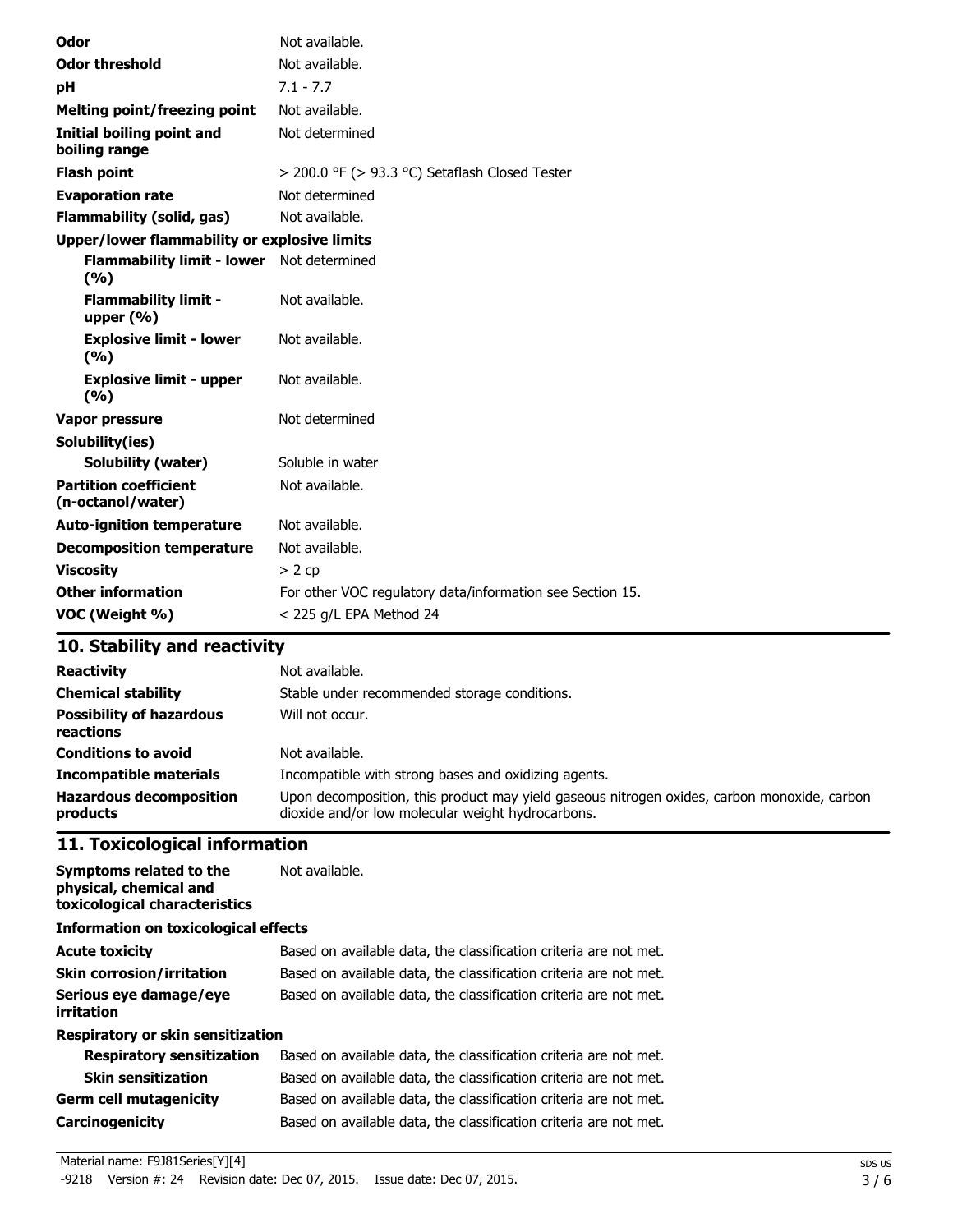| <b>Reproductive toxicity</b>                                       |                                                                                                                                                                               | Based on available data, the classification criteria are not met.                                                                                                         |                                                                                                     |  |  |
|--------------------------------------------------------------------|-------------------------------------------------------------------------------------------------------------------------------------------------------------------------------|---------------------------------------------------------------------------------------------------------------------------------------------------------------------------|-----------------------------------------------------------------------------------------------------|--|--|
| <b>Specific target organ toxicity</b><br>- single exposure         |                                                                                                                                                                               | Based on available data, the classification criteria are not met.                                                                                                         |                                                                                                     |  |  |
| Specific target organ toxicity<br>- repeated exposure              |                                                                                                                                                                               | Based on available data, the classification criteria are not met.                                                                                                         |                                                                                                     |  |  |
| <b>Aspiration hazard</b>                                           |                                                                                                                                                                               | Based on available data, the classification criteria are not met.                                                                                                         |                                                                                                     |  |  |
| <b>Further information</b>                                         |                                                                                                                                                                               | Complete toxicity data are not available for this specific formulation<br>Refer to Section 2 for potential health effects and Section 4 for first aid measures.           |                                                                                                     |  |  |
| <b>Components</b>                                                  | <b>Species</b>                                                                                                                                                                |                                                                                                                                                                           | <b>Test Results</b>                                                                                 |  |  |
| 2-pyrrolidone (CAS 616-45-5)<br>Acute<br><b>Oral</b>               |                                                                                                                                                                               |                                                                                                                                                                           |                                                                                                     |  |  |
| LD50                                                               | Guinea pig                                                                                                                                                                    |                                                                                                                                                                           | 6500 mg/kg                                                                                          |  |  |
|                                                                    | Rat                                                                                                                                                                           |                                                                                                                                                                           | 6500 mg/kg                                                                                          |  |  |
| 12. Ecological information                                         |                                                                                                                                                                               |                                                                                                                                                                           |                                                                                                     |  |  |
| <b>Aquatic toxicity</b>                                            |                                                                                                                                                                               | Not expected to be harmful to aquatic organisms.                                                                                                                          |                                                                                                     |  |  |
| <b>Ecotoxicity</b>                                                 |                                                                                                                                                                               |                                                                                                                                                                           |                                                                                                     |  |  |
| <b>Product</b>                                                     |                                                                                                                                                                               | <b>Species</b>                                                                                                                                                            | <b>Test Results</b>                                                                                 |  |  |
| F9J81Series[Y][4] (CAS Mixture)                                    |                                                                                                                                                                               |                                                                                                                                                                           |                                                                                                     |  |  |
| <b>Aquatic</b>                                                     |                                                                                                                                                                               |                                                                                                                                                                           |                                                                                                     |  |  |
| Acute                                                              |                                                                                                                                                                               |                                                                                                                                                                           |                                                                                                     |  |  |
| Fish                                                               | <b>LC50</b>                                                                                                                                                                   | Fathead minnow (Pimephales promelas) $>$ 750 mg/l, 96 hours                                                                                                               |                                                                                                     |  |  |
| <b>Components</b>                                                  |                                                                                                                                                                               | <b>Species</b>                                                                                                                                                            | <b>Test Results</b>                                                                                 |  |  |
| 2-pyrrolidone (CAS 616-45-5)                                       |                                                                                                                                                                               |                                                                                                                                                                           |                                                                                                     |  |  |
| <b>Aquatic</b>                                                     |                                                                                                                                                                               |                                                                                                                                                                           |                                                                                                     |  |  |
| Crustacea                                                          | <b>EC50</b>                                                                                                                                                                   | Water flea (Daphnia pulex)                                                                                                                                                | 13.21 mg/l, 48 hours                                                                                |  |  |
| <b>Persistence and degradability</b>                               | Not available.                                                                                                                                                                |                                                                                                                                                                           |                                                                                                     |  |  |
| <b>Bioaccumulative potential</b>                                   | Not available.                                                                                                                                                                |                                                                                                                                                                           |                                                                                                     |  |  |
| Partition coefficient n-octanol / water (log Kow)<br>2-pyrrolidone |                                                                                                                                                                               | $-0.85$                                                                                                                                                                   |                                                                                                     |  |  |
| <b>Mobility in soil</b>                                            | Not available.                                                                                                                                                                |                                                                                                                                                                           |                                                                                                     |  |  |
| <b>Other adverse effects</b>                                       | Not available.                                                                                                                                                                |                                                                                                                                                                           |                                                                                                     |  |  |
| 13. Disposal considerations                                        |                                                                                                                                                                               |                                                                                                                                                                           |                                                                                                     |  |  |
| <b>Disposal instructions</b>                                       | Do not allow this material to drain into sewers/water supplies.<br>Dispose of waste material according to Local, State, Federal, and Provincial Environmental<br>Regulations. |                                                                                                                                                                           |                                                                                                     |  |  |
|                                                                    |                                                                                                                                                                               | HP original inkjet and LaserJet supplies. For more information and to determine if this service is<br>available in your location, please visit http://www.hp.com/recycle. | HP's Planet Partners (trademark) supplies recycling program enables simple, convenient recycling of |  |  |
| 14. Transport information                                          |                                                                                                                                                                               |                                                                                                                                                                           |                                                                                                     |  |  |
| <b>DOT</b>                                                         |                                                                                                                                                                               |                                                                                                                                                                           |                                                                                                     |  |  |
| Not regulated as dangerous goods.                                  |                                                                                                                                                                               |                                                                                                                                                                           |                                                                                                     |  |  |
| <b>IATA</b>                                                        |                                                                                                                                                                               |                                                                                                                                                                           |                                                                                                     |  |  |
| Not regulated as dangerous goods.                                  |                                                                                                                                                                               |                                                                                                                                                                           |                                                                                                     |  |  |
| <b>IMDG</b><br>Not regulated as dangerous goods.                   |                                                                                                                                                                               |                                                                                                                                                                           |                                                                                                     |  |  |
| <b>ADR</b>                                                         |                                                                                                                                                                               |                                                                                                                                                                           |                                                                                                     |  |  |
| Not regulated as dangerous goods.                                  |                                                                                                                                                                               |                                                                                                                                                                           |                                                                                                     |  |  |

**Further information** Not a dangerous good under DOT, IATA, ADR, IMDG, or RID.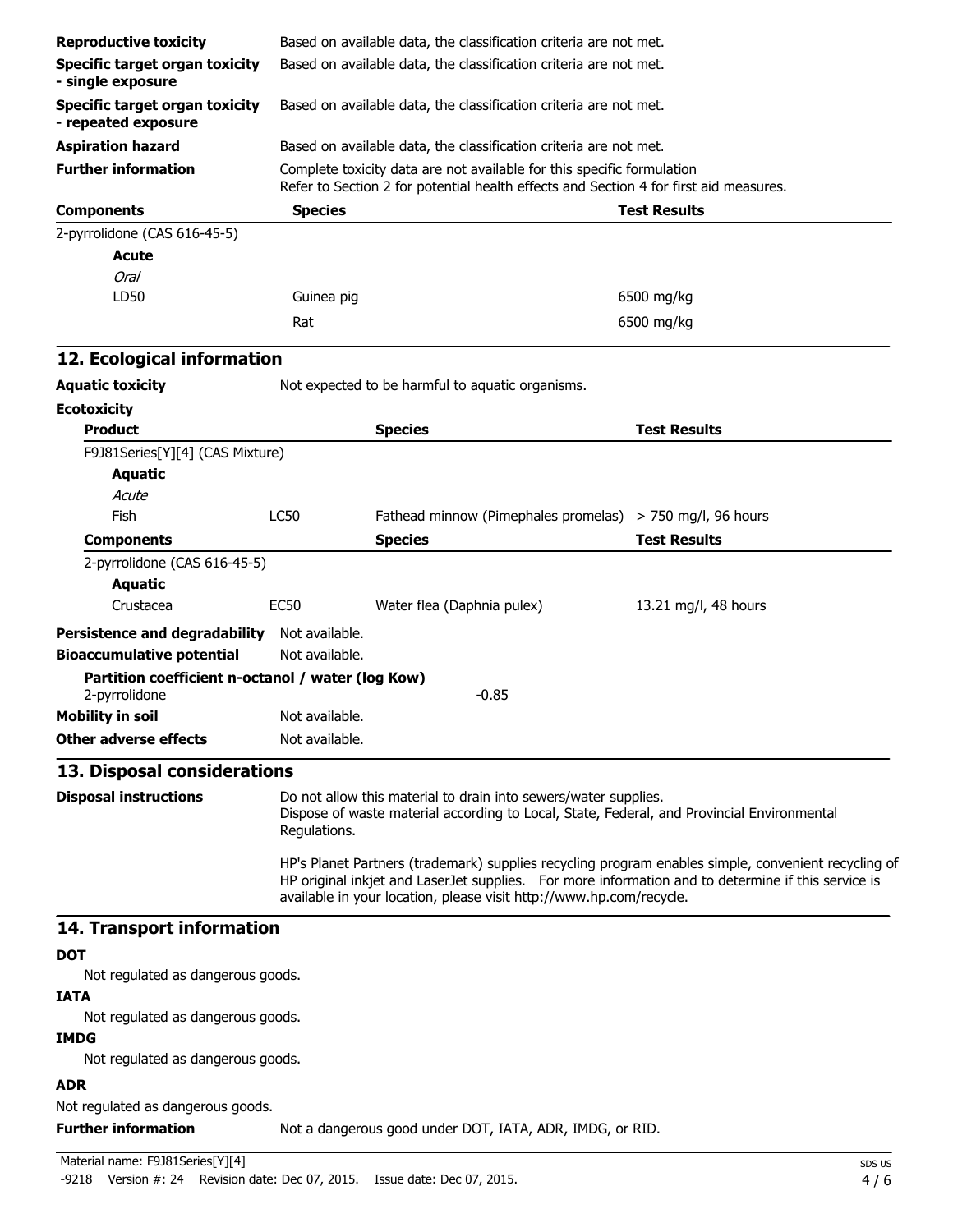| 15. Regulatory information                          |                                                                                                                                                                                                                                                                                                                                                                                                                                                                                                                      |  |  |
|-----------------------------------------------------|----------------------------------------------------------------------------------------------------------------------------------------------------------------------------------------------------------------------------------------------------------------------------------------------------------------------------------------------------------------------------------------------------------------------------------------------------------------------------------------------------------------------|--|--|
| <b>US federal regulations</b>                       | US TSCA 12(b): Does not contain listed chemicals.                                                                                                                                                                                                                                                                                                                                                                                                                                                                    |  |  |
|                                                     | TSCA Section 12(b) Export Notification (40 CFR 707, Subpt. D)                                                                                                                                                                                                                                                                                                                                                                                                                                                        |  |  |
| Not regulated.                                      |                                                                                                                                                                                                                                                                                                                                                                                                                                                                                                                      |  |  |
| <b>SARA 304 Emergency release notification</b>      |                                                                                                                                                                                                                                                                                                                                                                                                                                                                                                                      |  |  |
| Not regulated.                                      | OSHA Specifically Regulated Substances (29 CFR 1910.1001-1050)                                                                                                                                                                                                                                                                                                                                                                                                                                                       |  |  |
| Not listed.                                         |                                                                                                                                                                                                                                                                                                                                                                                                                                                                                                                      |  |  |
|                                                     | <b>Superfund Amendments and Reauthorization Act of 1986 (SARA)</b>                                                                                                                                                                                                                                                                                                                                                                                                                                                   |  |  |
| <b>Hazard categories</b>                            | Immediate Hazard - No<br>Delayed Hazard - No<br>Fire Hazard - No<br>Pressure Hazard - No<br>Reactivity Hazard - No                                                                                                                                                                                                                                                                                                                                                                                                   |  |  |
| <b>SARA 302 Extremely hazardous substance</b>       |                                                                                                                                                                                                                                                                                                                                                                                                                                                                                                                      |  |  |
| Not listed.                                         |                                                                                                                                                                                                                                                                                                                                                                                                                                                                                                                      |  |  |
| <b>SARA 311/312</b><br><b>Hazardous chemical</b>    | No                                                                                                                                                                                                                                                                                                                                                                                                                                                                                                                   |  |  |
| <b>Other federal regulations</b>                    |                                                                                                                                                                                                                                                                                                                                                                                                                                                                                                                      |  |  |
| <b>Safe Drinking Water Act</b><br>(SDWA)            | Not regulated.                                                                                                                                                                                                                                                                                                                                                                                                                                                                                                       |  |  |
| <b>US state regulations</b>                         |                                                                                                                                                                                                                                                                                                                                                                                                                                                                                                                      |  |  |
| <b>US. Massachusetts RTK - Substance List</b>       |                                                                                                                                                                                                                                                                                                                                                                                                                                                                                                                      |  |  |
| 2-pyrrolidone (CAS 616-45-5)                        | US. Pennsylvania Worker and Community Right-to-Know Law                                                                                                                                                                                                                                                                                                                                                                                                                                                              |  |  |
| 2-pyrrolidone (CAS 616-45-5)                        |                                                                                                                                                                                                                                                                                                                                                                                                                                                                                                                      |  |  |
| <b>US. California Proposition 65</b><br>Not Listed. |                                                                                                                                                                                                                                                                                                                                                                                                                                                                                                                      |  |  |
| <b>Other information</b>                            | VOC content (less water, less exempt compounds) = $<$ 861 g/L (U.S. requirement, not for                                                                                                                                                                                                                                                                                                                                                                                                                             |  |  |
|                                                     | emissions)<br>VOC data based on formulation (Organic compounds minus solids)                                                                                                                                                                                                                                                                                                                                                                                                                                         |  |  |
|                                                     |                                                                                                                                                                                                                                                                                                                                                                                                                                                                                                                      |  |  |
| <b>Regulatory information</b>                       | All chemical substances in this HP product have been notified or are exempt from notification under<br>chemical substances notification laws in the following countries: US (TSCA), EU (EINECS/ELINCS),<br>Switzerland, Canada (DSL/NDSL), Australia, Japan, Philippines, South Korea, New Zealand, and<br>China.                                                                                                                                                                                                    |  |  |
|                                                     | 16. Other information, including date of preparation or last revision                                                                                                                                                                                                                                                                                                                                                                                                                                                |  |  |
| <b>Issue date</b>                                   | Dec 07, 2015.                                                                                                                                                                                                                                                                                                                                                                                                                                                                                                        |  |  |
| <b>Revision date</b>                                | Dec 07, 2015.                                                                                                                                                                                                                                                                                                                                                                                                                                                                                                        |  |  |
| <b>Version #</b>                                    | 24                                                                                                                                                                                                                                                                                                                                                                                                                                                                                                                   |  |  |
| <b>Disclaimer</b>                                   | This Safety Data Sheet document is provided without charge to customers of HP. Data is the most<br>current known to HP at the time of preparation of this document and is believed to be accurate. It<br>should not be construed as guaranteeing specific properties of the products as described or<br>suitability for a particular application. This document was prepared to the requirements of the<br>jurisdiction specified in Section 1 above and may not meet regulatory requirements in other<br>countries. |  |  |